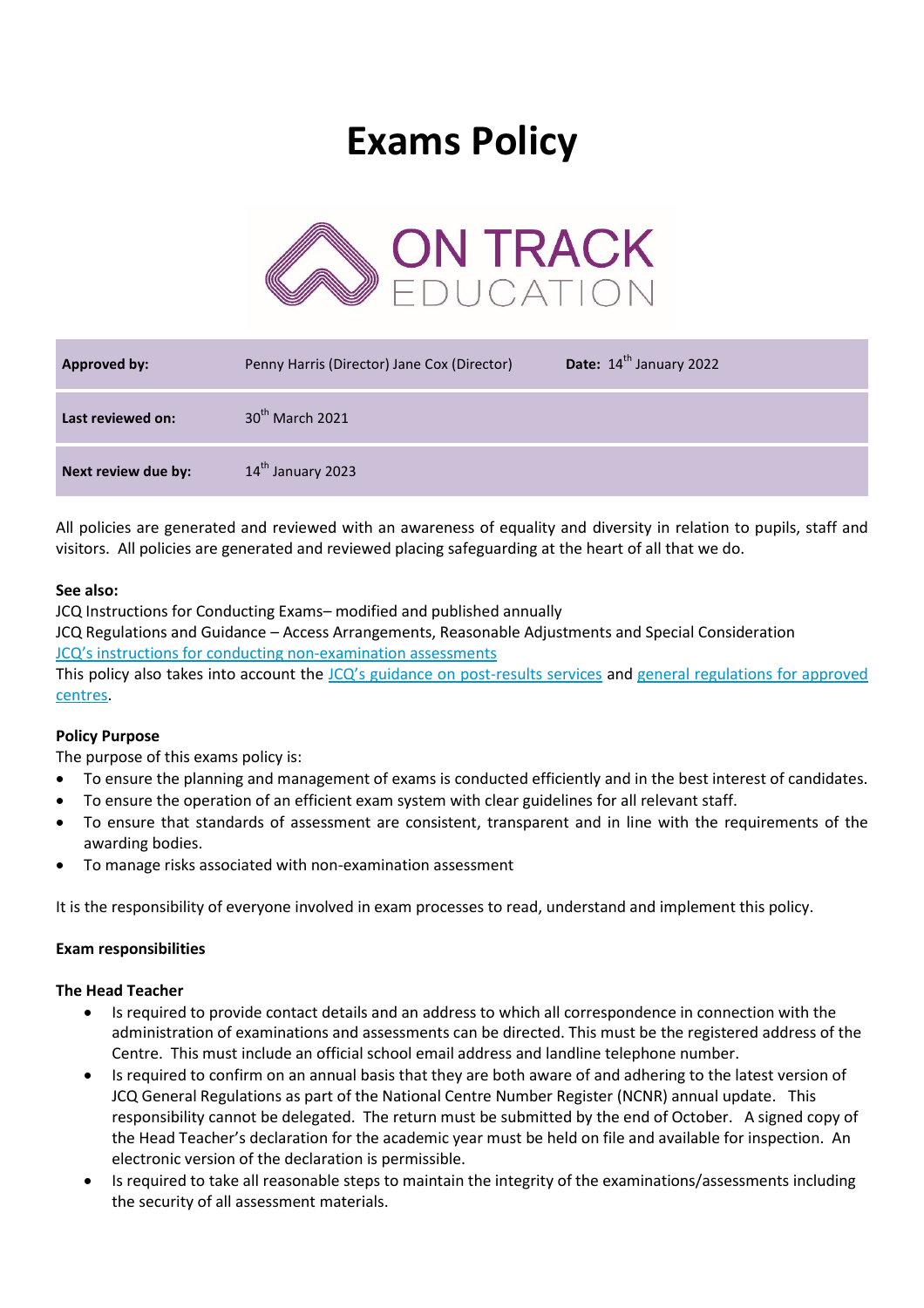- Is required to ensure that the school delivers qualifications in accordance in relevant equality legislation. This includes but is not limited to ensuring that qualifications are made available to all candidates capable of undertaking them and seeking reasonable adjustments for disabled candidates.
- Enables relevant senior leaders and the examinations officer to receive appropriate training and support in order to facilitate the effective delivery of examinations and assessments and ensure compliance with published JCQ regulations.
- Manages conflicts of Interest by informing the awarding bodies before the published deadline for entries of:
	- Any members of staff including exams office staff who are taking qualifications at their own centre which includes internally assessed components/units.
	- Any members of staff including exams office staff who are teaching and preparing members of their own family or close friends for qualifications which includes internally assessed components/units either at their own or other centres
	- Any member of staff including exams office staff who are taking qualifications at other centres And
	- Maintains clear records of all instances

The Head Teacher must ensure that the records include details of the measures taken to mitigate any potential risk to the integrity of the qualifications affected. These records maybe inspected by a JCQ Centre Inspector and/ or awarding body staff. Records must be maintained for a minimum of one year after results have been issued for the relevant exam series.

The Head Teacher must note that entering members of centre staff for qualifications at their own centre must be as a last resort in cases where the member of centre staff is unable to find another centre. The Head Teacher is responsible for ensuring that proper protocols are in place to prevent the member of staff having access to examination materials prior to the examination and that other centre staff are briefed on maintaining the integrity and confidentiality of the examination materials.

The Head Teacher must ensure that during the examination series the member of centre staff is treated as per any other candidate entered for that examination, does not have access to examination materials and does not receive any preferential treatment.

# **The Exams Officer:**

- manages the administration of public and internal exams to the highest possible standards
- advises the leadership team, teaching staff and relevant support staff on annual exam timetables and application procedures as set by the various awarding bodies
- ensures that candidates and their parents are informed of and understand those aspects of the exam timetable that will affect them
- consults with teaching staff to ensure that necessary coursework is completed on time and in accordance with awarding body and JCQ guidelines
- provides and confirms detailed data on estimated entries
- receives, checks and stores securely all exam papers and completed scripts
- administers access arrangements and makes applications for special consideration using the JCQ publications on Access arrangements, reasonable adjustments and special consideration
- identifies and manages exam timetable clashes
- organises the training and monitoring of the invigilators responsible for the conduct of exams. Where required by the awarding body this will include observation of all new invigilators on their first invigilation and annually thereafter.
- submits candidates' coursework marks, tracks despatch and stores returned coursework and any other material required by the appropriate awarding bodies correctly and on schedule
- arranges for dissemination of exam results and certificates to candidates and forwards, in consultation with the management team, any appeals/re-mark requests
- maintains systems and processes to support the timely entry of candidates for their exams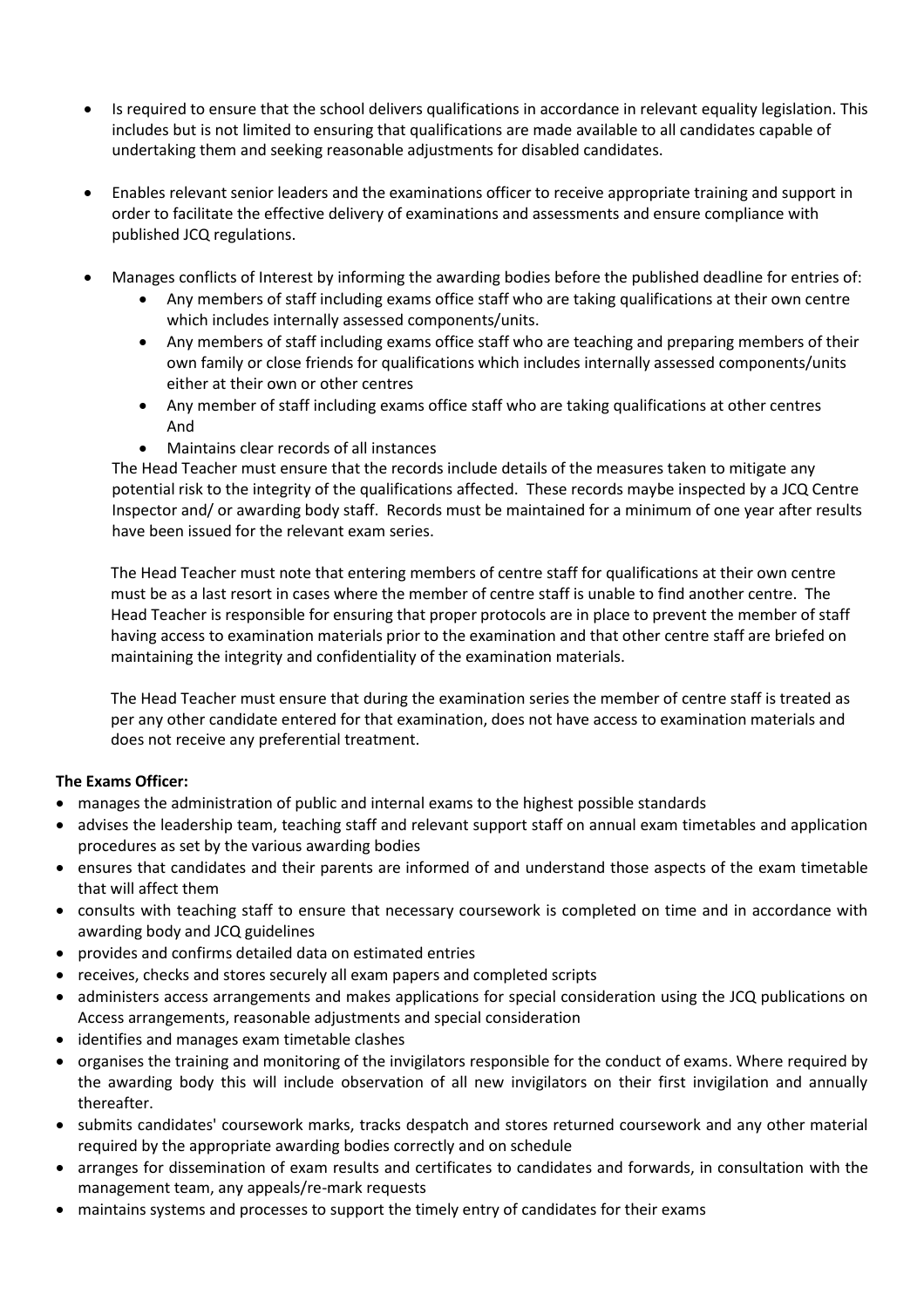# **Teaching staff are responsible for:**

- providing assessment processes that are fair and meet the requirements of pupils and of the qualification
- informing the Head Teacher and Exams Officer of each exam board and specification they will be using
- ensuring that they are working to the most up to date specification available from the exam board
- ensuring that they are aware of any coursework deadlines and other key dates in advance
- ensuring that the pupils' work is able to be comprehensively marked, internally moderated, the paperwork completed correctly and sent to the relevant exam board to arrive before the deadline.
- liaising with the subject department at the relevant exam board to ensure they are kept abreast of the latest developments, procedures and deadlines
- providing pupils with a schedule of assessment
- providing accurate, timely and informative assessment feedback to inform pupils of their individual progress and telling them what they need to do to improve
- recording assessment decisions regularly, accurately and systematically, using agreed documentation
- complying with the Awarding Body guidelines regarding work that is submitted after the submission date and work that is re-submitted following a referral decision
- familiarising themselves and learners with the Assessment Appeals procedure
- being aware of and keep up-to-date with Awarding Body guidance in respect of assessment, standardisation, moderation and verification
- ensuring that the quality of assessment is assured by carrying out internal standardisation, moderation or verification as required by the Awarding Body
- recording internal standardisation, moderation and verification decisions accurately and systematically using agreed documentation
- providing special arrangements for learners with learning difficulties and or disabilities according to the regulations of the awarding body
- notification of access arrangements requirements (as soon as possible after the start of the course)
- submission of candidates' names to Exams Officer
- in agreement with the Exams Officer, administering mock exams where relevant
- compiling a list of candidates each September giving precise details of each examination to be undertaken
- providing estimated grades/outcomes for pupils as required by the Head Teacher

# **The Senior Leadership Team, including the Exams Officer, are responsible for:**

- identification and testing of candidates regarding requirements for access arrangements
- provision of additional support with spelling, reading, mathematics, dyslexia or essential skills, hearing impairment, English for speakers of other languages, IT equipment - to help candidates achieve their course aims
- facilitating the internal verification process including appointing Assessors and Internal Verifiers
- meeting the deadlines for registering learners with the awarding body
- ensuring that awarding body data is kept up to date with withdrawal or transfer of learners
- claiming learners' certificates as soon as appropriate
- claiming unit certification when a learner has not been able to complete the full programme of study.
- ensuring that each September an overall estimated entry list is generated, including the estimated number of candidates for each qualification, including the name and number of the specification, the exam board and the level/tier being entered for
- compilation each February of a list of confirmed entries
- managing late entries when these occur
- ensuring that pupils and their parents/carers are aware of which exams are being entered as early as possible in the school year in which exams are to be undertaken. This should take the form of a written notification, which encourages parents/carers to contact the setting to discuss reasons for the decisions made

# **Invigilators are responsible for:**

- collecting of exam papers and other material from the Exams Officer before the start of the exam
- collecting of all exam papers in the correct order at the end of the exam and their return to the Exams Officer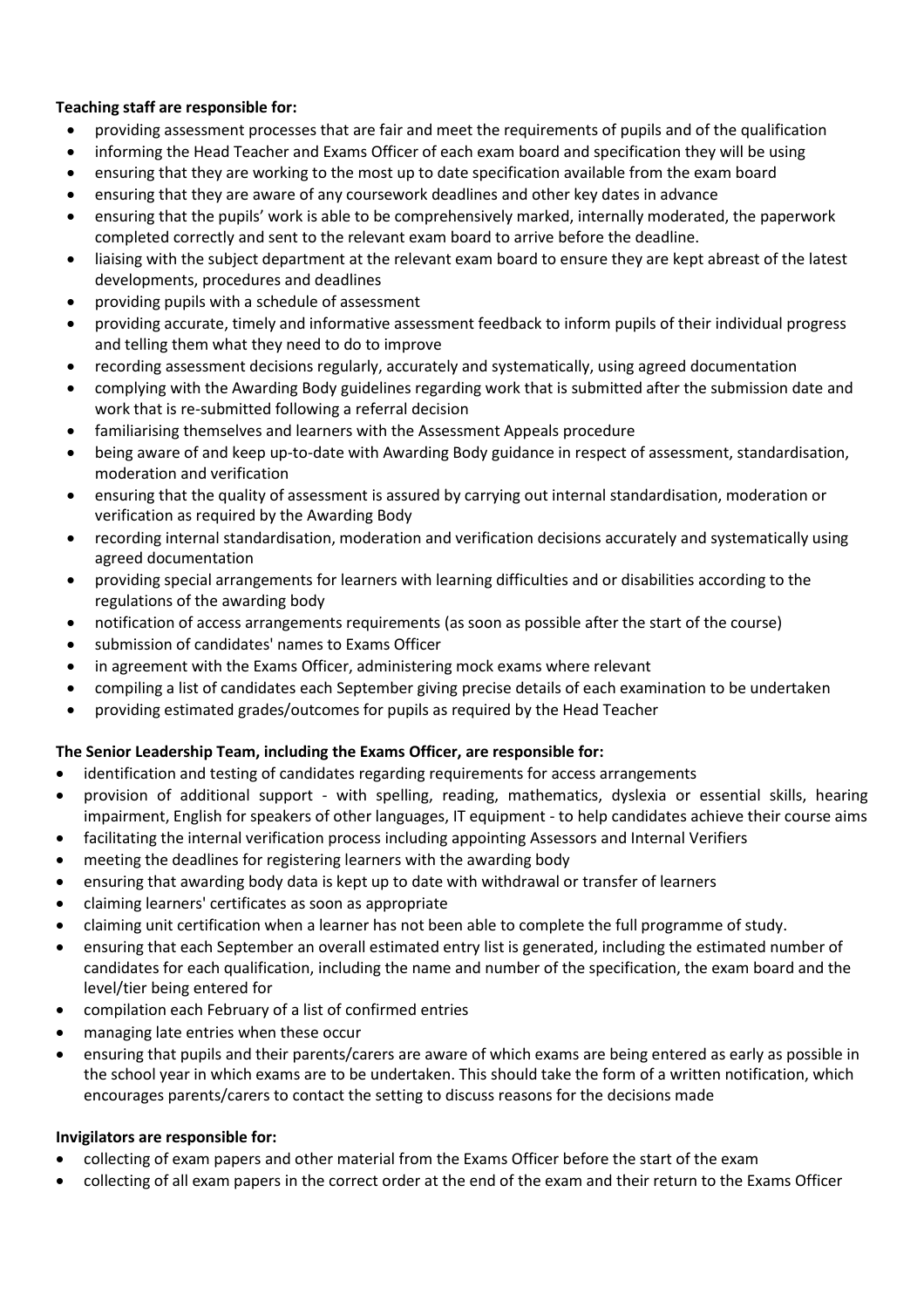## **Internal verifiers are responsible for:**

- verifying assignment briefs prior to distribution to learners
- verifying a sample of assessment decisions
- developing the skills of assessors, especially those new to assessment
- maintaining the consistency of assessment decisions by holding standardisation meeting of assessors

## **Candidates are responsible for:**

- confirmation and signing of entries
- understanding coursework regulations and signing a declaration that authenticates the coursework as their own

## **Qualifications offered**

The qualifications offered as accreditation for pupils are decided by the Head Teacher. These can include Unit Award Scheme, Entry Level, GCSE, Functional skills, Level 1 and 2, Asdan, Gateway and BTEC. Decisions on whether a candidate should be entered for a particular subject will be taken in consultation with the candidate and subject teacher/s. The candidate's parent/carer should be kept informed.

## **Exam seasons**

Internal exams and assessments are scheduled on demand. Internal exams are held under external exam conditions. External exams and assessments are scheduled by exam boards.

## **Timetable**

Once confirmed, and as soon as possible, the Exams Officer will circulate the exam timetable for Internal and External exams.

## **Entries, entry details and late entries**

- Candidates are selected for their exam entries by their subject teachers/tutors.
- Candidates are selected for non-examination assessment courses at the start of the academic year by their subject teachers/tutors.
- Entry deadlines are circulated to subject teachers/tutors by the Exams Officer.
- Late entries are authorised by the Head Teacher and Exams Officer.
- Candidates or parents/carers may request a subject entry, change of level or withdrawal and this will be considered by the Head Teacher, with whom the decision will rest.
- Whilst it is advisable to enter candidates under names that can be verified against suitable identification the decision is the candidate's/centre's to make. The centre is best place to understand the candidate's particular circumstances and make an informed decision.

## **The Equality Act**

All School staff must ensure that all exams processes meet the requirements of the Equality Act 2010. The School will meet the disability provisions under the Act by ensuring that exams are fully accessible. All pupils have the same opportunity to achieve a qualification by the most appropriate and direct route. This is the responsibility of the Head Teacher.

## **Access Arrangements and Special Consideration**

Candidates who have physical or learning difficulties may be eligible for access arrangements to support them in examinations. In most cases the process of requesting special consideration should begin as early as possible in order to ensure that the necessary assessments and arrangements can take place in the allocated time frame. The Head Teacher/SENCO will liaise with subject teacher to identify any special arrangements that individual candidates can be granted during the course and in an exam.

The following arrangements may be provided to a candidate without prior approval

- Amplification equipment
- **•** Braillers
- Closed circuit television (CCTV)
- Coloured overlays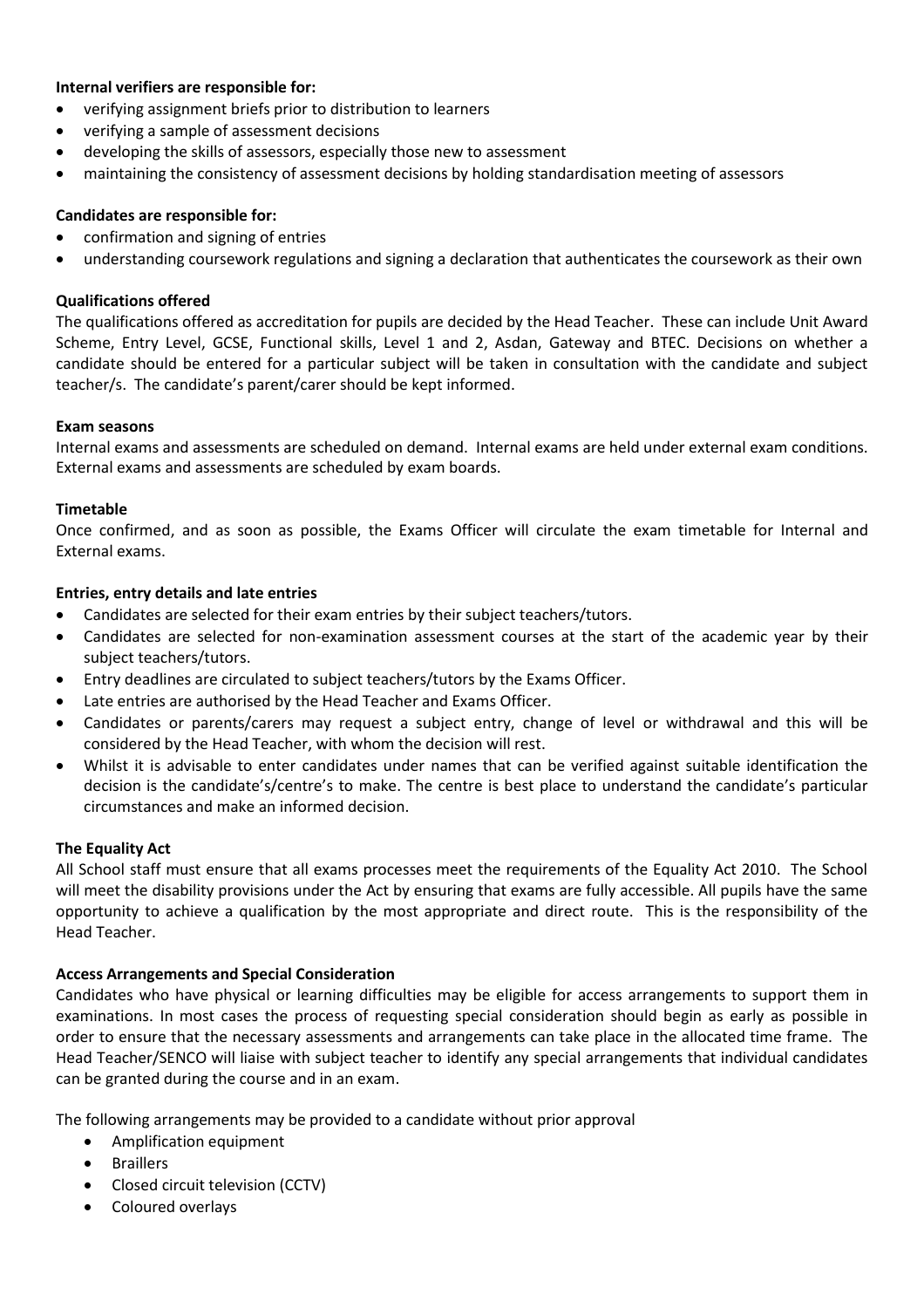- Low vision aid/magnifier
- Optical character reader (OCR) scanners
- Bilingual translation dictionaries (unless in examinations where this is prohibited
- Prompter if identified as appropriate to the candidate's need by the Head Teacher/SENCO
- Read aloud/examination reading pen if it reflects the candidate's normal way of working and complies with JCQ regulations
- Word processer which fully complies with JCQ if it is the candidate's normal way of working within the centre unless an awarding body's specification says otherwise.

#### **Candidates Access Arrangement Requirements**

Candidates who are unwell or suffer a personal misfortune at the time of an examination may also be eligible for special consideration. In these cases, special consideration should be applied for after the exam, but requests should be made as soon as possible in order to meet the deadline set by the exam boards.

#### **Access Arrangements**

The SENCO will liaise with subject teachers/tutors to identify any special arrangements that individual candidates can be granted during the course, and during, the exam. A candidate's access arrangements requirement is determined by a specialist teacher/educational psychologist in line with JCQ requirements.

The Exams Officer is responsible for:

- submitting completed access arrangement applications to the awarding bodies
- maintaining an evidence file for completed access arrangement applications to include Signed Pupil Data Sharing form, completed Access Arrangements online application, copy of EHCP or Form 8 completed and signed by qualified assessor, evidence of assessor's qualifications.
- invigilation and support for access arrangement candidates

#### **Contingency planning**

Contingency planning for exams administration is the responsibility of the senior leadership team. The Head Teacher should have sufficient information to take over should the Exams Officer be absent, but such planning must take into account the possible and unexpected absence of the Head Teacher, either prior to the exam period or on the day of one or more exams. A designated person must have enough information to allow them to step in in such circumstances. To facilitate this, the Exams Officer should maintain a checklist of events and actions, so that the person taking over knows what is outstanding and what actions they need to take to ensure the smooth running of the exam(s). They should also be familiar with the procedures relating to the postage of scripts once the exam is over.

#### **Managing invigilators**

Staff who have not taught the subject to the pupils being examined are used to invigilate examinations.

#### **Managing Controlled Assessment**

It is the responsibility of the Exams Officer to:

- set dates and times for controlled assessments in advance, ensuring these do not clash with other activities
- notify staff sufficiently in advance regarding alterations and changes to the timetable
- inform pupils and parents/carers of the impending controlled assessments
- ensure controlled assessments are spaced over the duration of the subject course
- ensure that the teaching staff/assessors understand the task setting arrangements as defined in the awarding body specification
- ensure controlled assessment tasks, whether set by the awarding body or the school, are be developed in line with the requirements of the specification
- download controlled assessment tasks well ahead of the scheduled assessment date in all cases and ensure the appropriate staff have access to these on the scheduled day
- liaise with the pupil and parent/carer to arrange another suitable day and time to carry out controlled assessment, if they have been absent on the planned day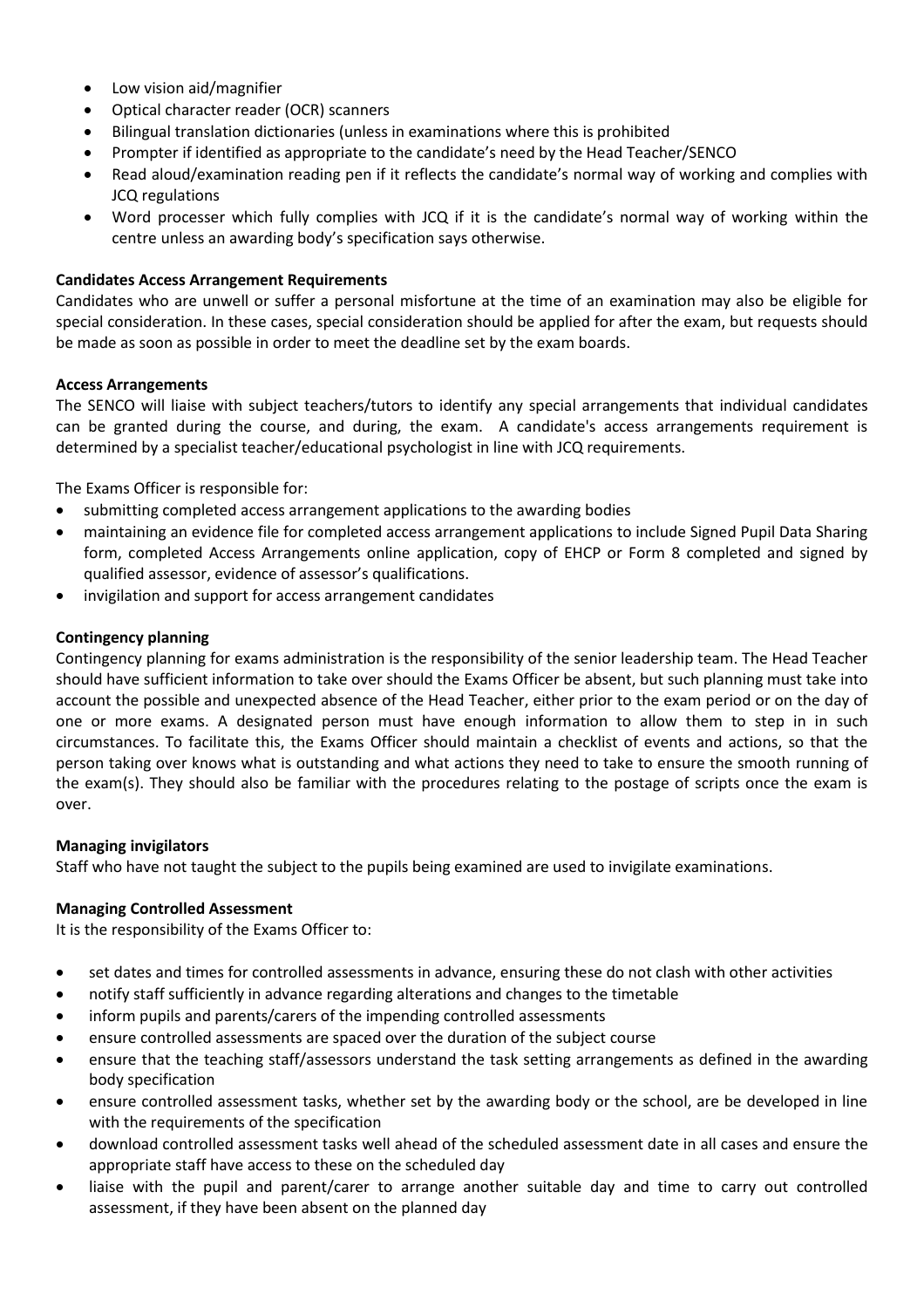- ensure that the accommodation arrangements are suitable for the assessments and that exam regulations are adhered to – the Exams Officer should contact the awarding body to obtain these
- train those staff involved in the carrying out of controlled assessment so that they fully understand and can adhere to this guidance
- ensure teaching staff/assessors understand the nature of the controlled assessments and their role in supervising this
	- ensure a suitable supervisor is arranged for any controlled assessment where a teacher/assessor is not supervising, in line with the awarding body specification
	- ensure that the assessment tasks are kept securely both before and after the date of assessment.
	- ensure that other staff understand the importance of keeping assessment tasks securely
	- ensure that there is appropriate training and practicing of marking in advance of the deadline to ensure that marking descriptors are interpreted correctly
	- plan against the requirements for standardisation for the awarding body including when and how this activity will be conducted
	- ensure teaching staff/assessors are given clear deadlines (prior to awarding body ones) to complete marking/paperwork
	- ensure all candidates have authentication forms to sign and attach to work when it is completed before handing in

## **Carrying out Exams**

It is the responsibility of the management team to ensure that the correct exams papers and related paperwork has been received by the school in advance of each exam. Contact should be made with the Exams Officer and exam board to double check whenever there is any doubt about the supply of relevant documentation. Exam board provided documentation that can be needed to carry out and administer exams consists of exam papers, answer booklets, source booklets, attendance registers and post bags / envelopes and post labels.

It is the responsibility of the Exams Officer to liaise with the exam board to ensure that arrangements are made in advance for the collection of scripts from the school after each exam.

It is the responsibility of the Exams Officer to ensure that the appropriate JCQ posters are displayed clearly inside and outside the Exams room.

It is the responsibility of the subject teaching staff and the Exams Officer to liaise in order to prepare fully for the conduct of exams. Guidance is found in the document 'Instructions for Conducting Examinations' which is revised and published annually by JCQ. A copy of these instructions should be present in the exam room for all exams.

It is the responsibility of the Head Teacher and Exams Officer to ensure that the current JCQ guidance is followed in all of the following areas:

## **Preparation for the examination**

- Receiving, keeping question papers and other examination materials secure
- Timetabling of examinations
- Using calculators
- Resources for examinations
- Accommodation
- Invigilation arrangements
- Ensure candidates hand in mobile phones, watches and other unauthorised items before entering the examination room

## **At the beginning of the examination**

- Identifying candidates
- The people present
- Completing the attendance register
- Question papers, stationery, materials and other equipment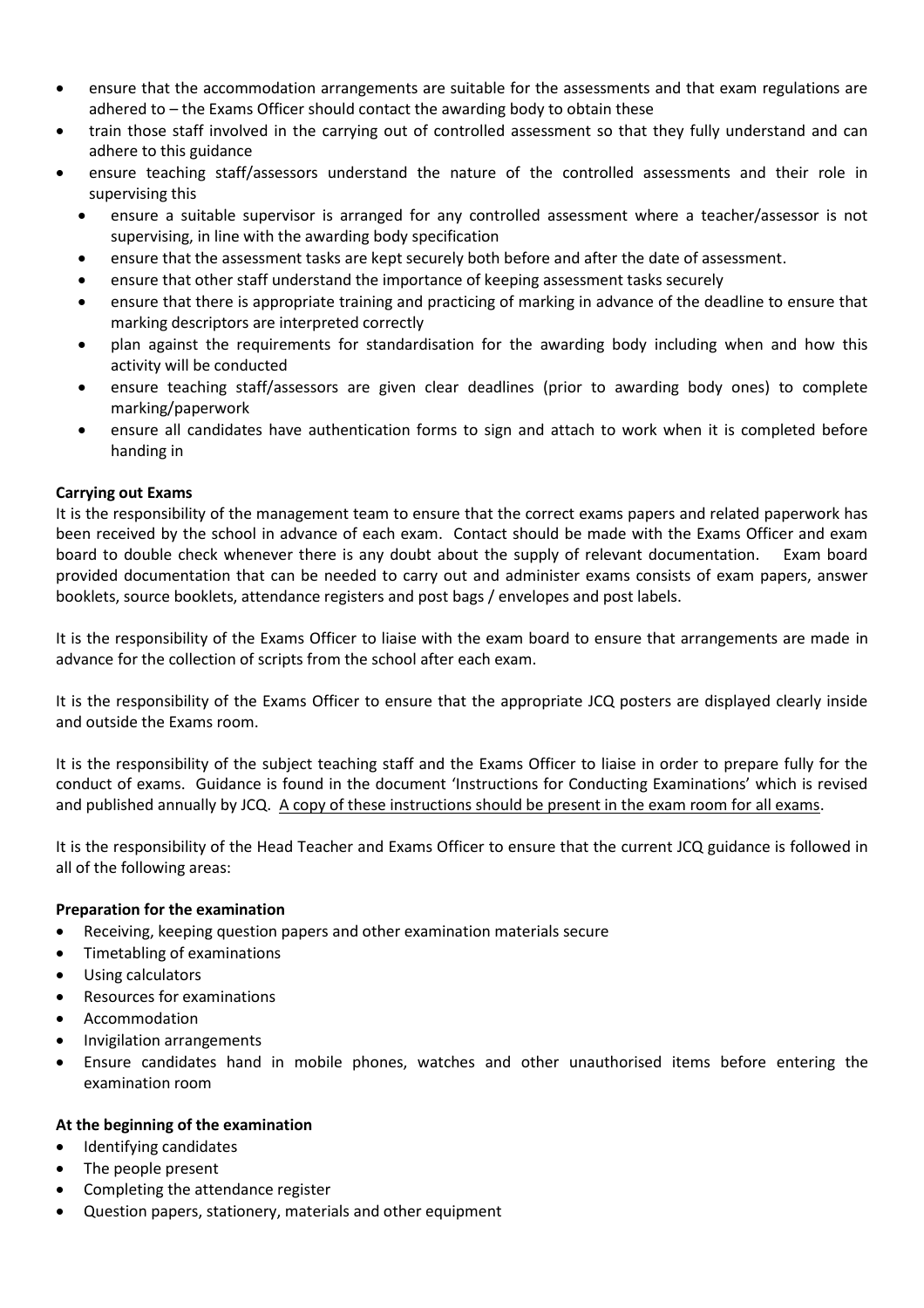• Starting the examination

## **During the examination**

- Supervising the candidates
- Candidates who arrive late
- Completing the attendance register
- Leaving the examination room
- Malpractice
- Emergencies

## **At the end of the examination**

- Finishing the examination
- Collecting scripts

## **After the examination**

- Packing scripts
- Sending scripts
- Unused stationery
- Applications for special consideration

It is the responsibility of the Head Teacher and Exams Officer to delegate duties and responsibilities as necessary during the conduct of exams.

## **Evacuation during an Exam**

In the event of the exam room needing to be evacuated during scheduled exam periods, the following procedure should be followed:

- $\bullet$  Stop the exam and write down the time
- Let the candidates know that exam conditions apply
- Evacuate the room and lock the door
- Invigilators must take the attendance register
- If possible, take the exam papers
- When at evacuation point, keep separate from other non-exam groups
- On return candidates should be told to settle and that exam will start in 5 minutes, make a note of new start and end time.
- Make sure that candidates understand the new arrangements and that extra time has been added
- At the end of the exam report the incident to the exam board

## **After the Exam**

After the exam is completed, it is the responsibility of the Exams Officer to ensure that the scripts are stored securely in the safe until collection, according to the guidelines.

After the exam is completed it is the responsibility of the Exams Officer to ensure that all scripts and accompanying exam board documentation are logged and sent off according to the guidelines no later than the next working day. A copy of the despatch log should be kept at the school as a record.

## **Timetable changes**

It is the responsibility of the Head Teacher to adjust the school timetable within the setting to accommodate exams. The Head Teacher must inform all pupils and parents/carers in advance of any changes to the school day. Pupils not entered for exams should continue to have access to normal hours of education provision, as far as possible.

## **Results procedures**

It is the responsibility of the Head Teachers to liaise with the Exams Officer regarding arrangements for results day.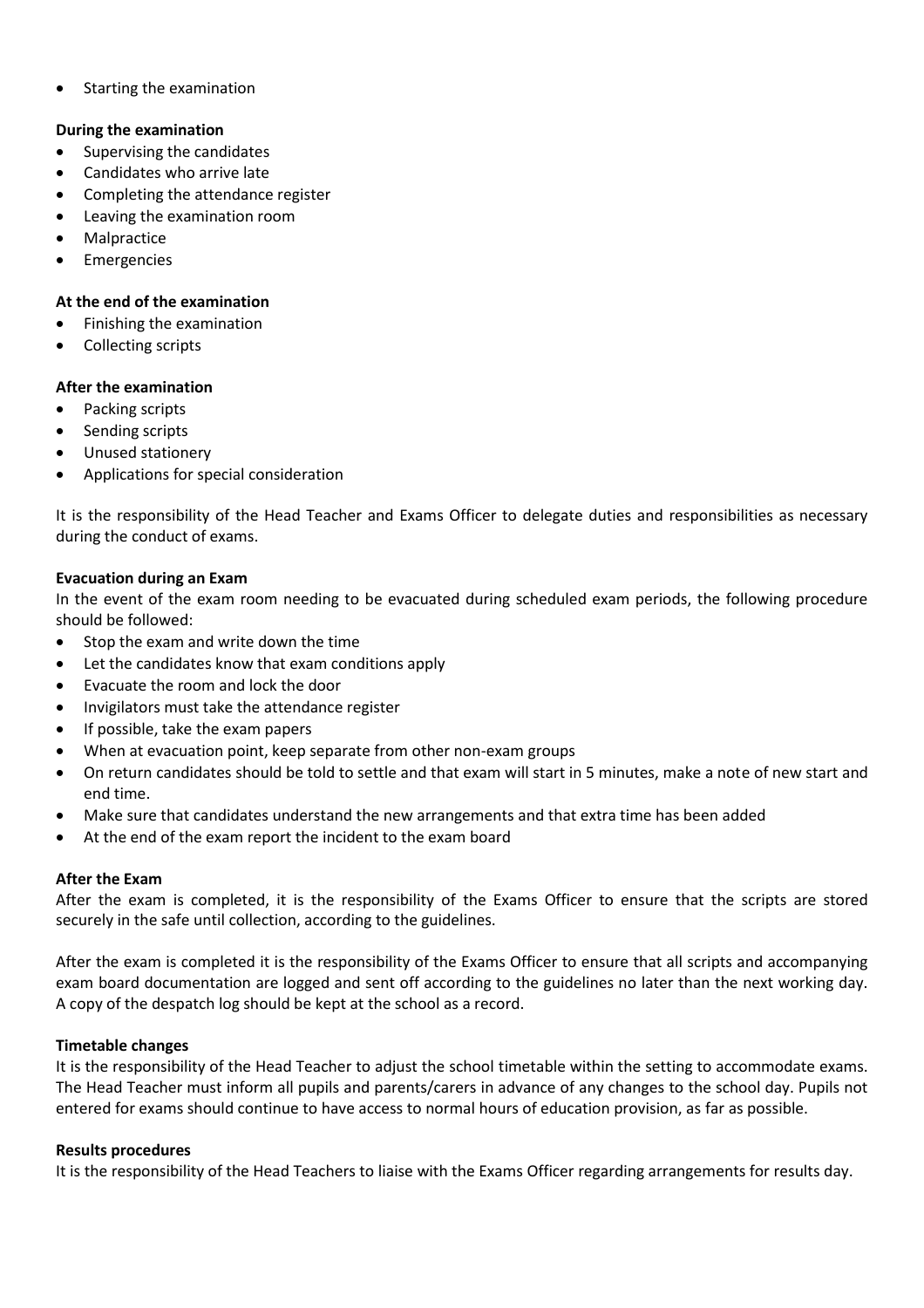Generally restricted access results are available online to the Head Teacher and Exams Officer the day before the statements of results can be distributed to candidates. On the day the statements of results are published, at least two staff members should be present at school in order to allow the candidates to collect their results in person. The remaining statements should be posted to candidates on the same day.

Head Teachers should liaise with the Exams Officer to put together a summary of results, a copy of which should go to the Directors and should be held on file at the school for at least three years. It is the responsibility of the Head Teacher to collect and collate all the school results for publication and provision to parents.

# **Non Examination Assessment**

Any type of assessment that is not externally set and taken by candidates at the same time under controlled conditions is classified as non-examination assessment. Non examination assessment includes, but is not limited to, internal assessment. Externally marked and/or externally set practical exams taken at different times across the school are classified as non-examination assessment.

The purpose of this section, as defined by JCQ, is to;

- cover procedures for planning and managing non-examination assessments
- define staff roles and responsibilities with respect to non-examination assessments
- manage risks associated with non-examination assessments

Non-examination assessments measure subject specific knowledge and skills that cannot be tested by timed written papers. There are three assessment stages and rules which app to each stage. These rules often vary across subjects. The stages are:

- Task Setting
- Task Taking
- Task Marking

**I**t is the responsibility of the Head Teacher to;

- ensure that the school's non examination policy is fit for purpose and complies with JCQ guidance
- ensure that the school's internal appeals procedures clearly details the procedure to be followed by candidates, their parents and carers, appealing against an internal assessment decision and that this is made available to them
- ensure that correct awarding body conduct for non-examination assessment is followed

It is the responsibility of the Exams Officer, Subject Leads and Lead IV to;

- ensure that subject leads use appropriate awarding body forms and templates
- ensure that appropriate procedures are in place to internally standardise/verify the marks awarded by subject teaching staff in line with awarding body criteria
- ensure that appropriate school devised templates are provided to capture/record relevant information given to candidates by subject teaching staff
- ensure that school devised templates are received and understood by candidates
- where not provided by the awarding body, ensure that a school devised templates is available for candidates to keep a detailed record of their own research, planning, resources, etc.

It is the responsibility of the subject teaching staff to;

- understand and comply with the general instructions for conduct of non-examination assessment
- understand and comply with awarding body's specifications for conducting of non-examination assessments including any subject specific instructions, teachers' notes or additional information
- mark internally assessed work to the criteria provided by the awarding body
- ensure the Exams Officer is provided with relevant entry codes for subjects to the internal deadline

Task Setting Subject teaching staff;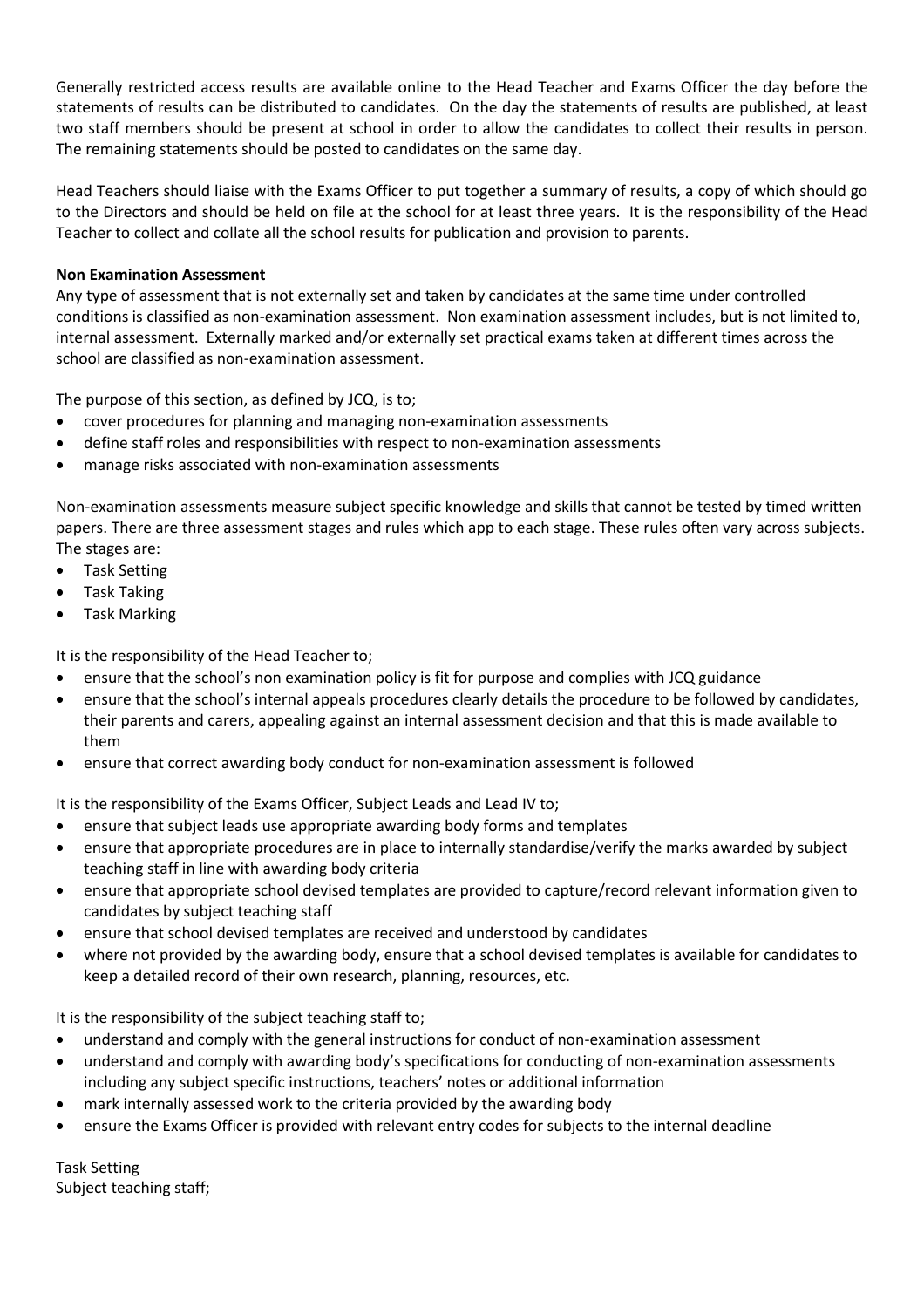- select tasks from a choice provided by the awarding body OR designs tasks where this is permitted by criteria set out within the subject specification
- make candidates aware of the criteria used to assess their work

# Issuing of Tasks

Subject teaching staff;

- determine when set tasks are issued by the awarding body
- identify dates when tasks should be undertaken by candidates
- access set tasks in sufficient time to allow planning, resourcing and teaching and ensure that materials are stored securely at all times
- ensure requirements for legacy specification tasks and new specification tasks are distinguished between

# Task taking

Subject teaching staff;

- check the awarding body's subject specific requirements ensuring candidates take tasks under the required conditions and supervision arrangements
- Ensures there is sufficient supervision to enable the work of a candidates to be authenticated and to ensure the work a candidate suits is their own
- Ensures candidates are aware of the JCQ documents information for candidates-non examination assessments and Information for candidates Social Media
- Ensure candidates understand and comply with the regulations in relevant JCQ document including Information for candidates

# Advice and feedback

Subject teaching staff;

- as relevant to the subject/component, advise candidates on relevant aspects before candidates begin working on a task
- when reviewing candidates' work, unless prohibited by the specification, provide oral and written advice at a general level to candidates
- allow candidates to revise and re-draft work after advice has been given at a general level
- record any assistance given beyond general advice and take it into account in the marking or submit it to the external examiner
- ensure when work has been assessed, candidates are not allowed to revise it

# Resources

Subject teaching staff;

- refer to the awarding body's specification and/or associated documentation to determine if candidates have restricted/unrestricted access to resources when planning and researching their tasks
- ensure conditions for any formally supervised sessions are known, understood and put in place
- ensure candidates understand that they are not allowed to introduce improved notes or new resources between formally supervised sessions
- ensure that where appropriate to include references, candidates keep a detailed record of their own research, planning, resources etc.
- refer to the awarding body's specification to determine where word and time limits apply/are mandatory

# Collaboration and group work

Subject teaching staff;

- unless stated otherwise in the awarding body's specification, and where appropriate, allow candidates to collaborate when carrying out research and preparatory work
- ensure that it is possible to attribute assessable outcomes to individual candidates
- ensure that where an assignment requires written work to be produced, each candidate writes up their own account of the assignment
- assess the work of each candidate individually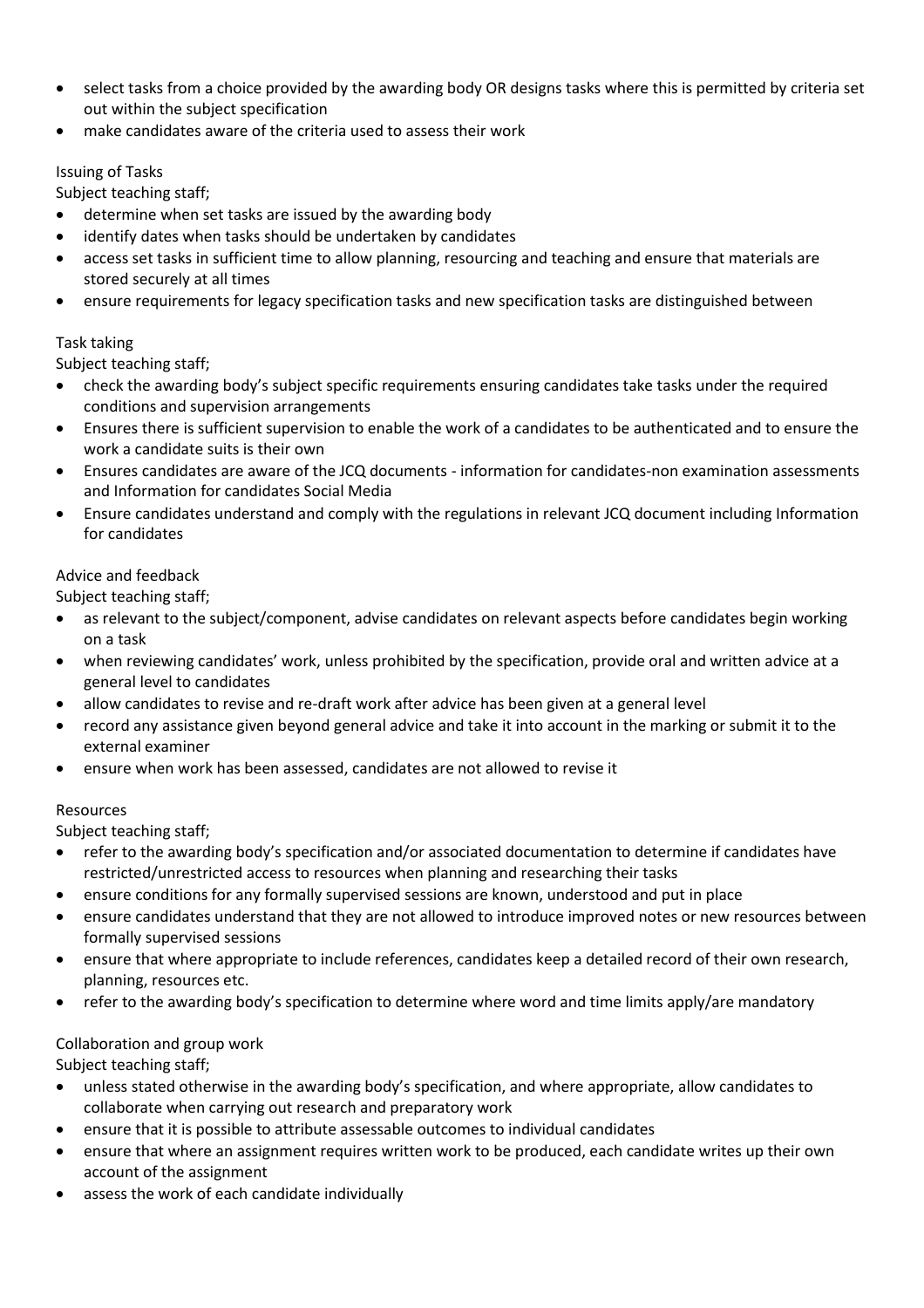# Authentication procedures

Subject teaching staff (where required by the awarding body's specification);

- ensure candidates sign a declaration confirming the work they submit for final assessment is their own unaided work
- sign the teacher declaration of authentication confirming the requirements have been met
- keep signed candidate declarations on file until the deadline for enquiries about results has passed or until any appeal, malpractice or other results enquiry has been completed, whichever is later
- provide signed candidate declarations where these may be requested by a JCQ Centre Inspector
- where there may be doubt about the authenticity of the work of a candidate or if malpractice is suspected, follow the authentication procedures and malpractice information in NEA and informs the exams officer

# Presentation of work

Subject teaching staff;

- **i**nstruct candidates to present work as detailed unless the awarding body's specification gives different subjectspecific instructions
- instruct candidates to add their candidate number, Centre number and the component code of the assessment as a header/footer on each page of their work

# Keeping materials secure

Subject teaching staff;

- when work is being undertaken by candidates under formal supervision, ensure work is securely stored between sessions (if more than one session)
- when work is submitted by candidates for final assessment, ensure work is securely stored
- take sensible precautions when work is taken home for marking
- store internally assessed work, including the sample returned after awarding body moderation, securely until the closing date for enquiries about results or until the outcome of an enquiry or any subsequent appeal has been conveyed to the Centre
- remind candidates of the need to keep their own work secure at all times and not share completed or partially completed work on-line, on social media or through any other means
- liaise with the Head Teacher to ensure that appropriate arrangements are in place to restrict access between sessions to candidates' work where work is stored electronically

Task marking – externally assessed components

Conduct of externally assessed work

Subject teaching staff;

- liaise with the Exams Officer regarding arrangements for the conduct of any externally assessed nonexamination component of a specification
- liaise with the Visiting Examiner where this may be applicable to any externally assessed component Exams Officer;
- arranges timetabling, rooming and invigilation where this is applicable to any externally assessed nonexamination component of a specification
- conducts the externally assessed component within the window specified by the awarding body
- conducts the externally assessed component according to the JCQ publication Instructions for conducting examinations

# Submission of work

Subject teaching staff;

provide the attendance register to a Visiting Examiner

Exams officer;

- provides the attendance register to the subject teacher where the component may be assessed by a Visiting Examiner
- ensures the awarding body's attendance register for any externally assessed component is completed correctly to show candidates who are present and any who may be absent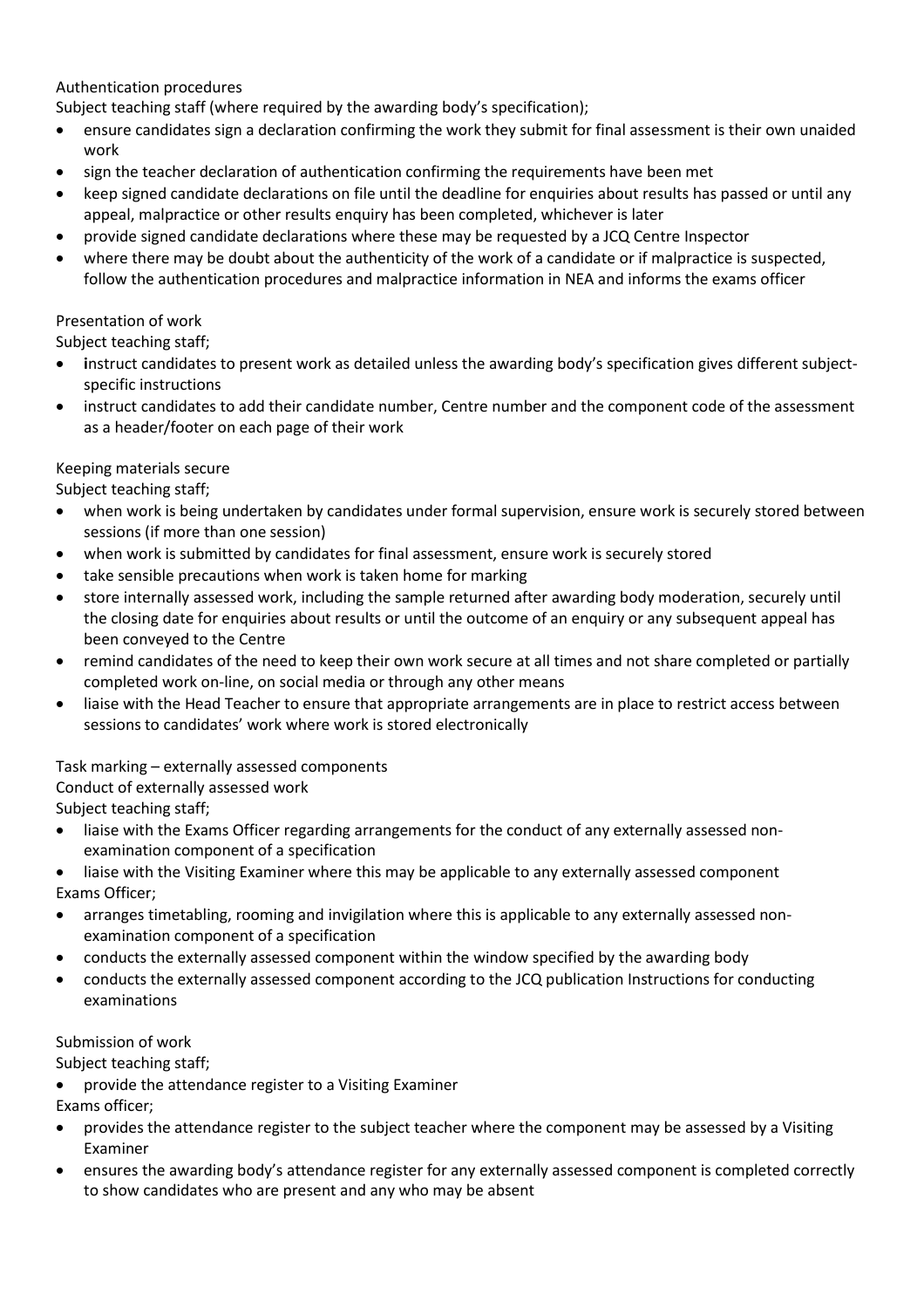- where candidates' work must be despatched to an awarding body's examiner, ensures the completed attendance register accompanies the work
- keeps a copy of the attendance register until after the deadline for enquiries about results for the exam series
- packages the work as required by the awarding body and attaches the examiner address label
- despatches the work to the awarding body's instructions by the required deadline

Task marking – internally assessed components Marking and annotation

Subject teaching staff;

- mark candidates' work in accordance with the marking criteria provided by the awarding body
- annotate candidates' work as required to facilitate internal standardisation of marking and enable external moderation to check that marking is in line with the assessment criteria
- inform candidates of their marks which could be subject to change by the awarding body moderation process
- ensure candidates are informed in a timely manner to enable an internal appeal to be submitted by a candidate and the outcome known before final marks are submitted to the awarding body

# Internal standardisation

Quality assurance (QA) lead/Lead internal verifier;

 Ensures that internal standardisation of marks across assessors and teaching groups takes place as required and to sequence

Subject teaching staff;

- Indicate on work (or cover sheet) the date of marking
- Mark to common standards

Submission of marks and work for moderation

Subject teaching staff;

- input and submit marks online via the awarding body secure extranet site, keeping a record of the marks awarded to the external deadline/Provides marks to the exams officer to the internal deadline
- where responsible for marks input, ensure checks are made that marks for any additional candidates are submitted and ensures mark input is checked before submission to avoid transcription errors
- submit the requested samples of candidates' work to the awarding body moderator by the external deadline, keeping a record of the work submitted/Provides the moderation sample to the exams officer to the internal deadline
- ensure the moderator is provided with authentication of candidates' work, confirmation that internal standardisation has been undertaken and any other subject-specific information where this may be required Exams office**r**
- inputs and submits marks online via the awarding body secure extranet site, keeping a record of the marks submitted to the external deadline/Confirms with subject teachers that marks have been submitted to the awarding body deadline
- where responsible for marks input, ensures checks are made that marks for any additional candidates are submitted and ensures mark input is checked before submission to avoid transcription errors
- submits the requested samples of candidates' work to the moderator by the awarding body deadline, keeping a record of the work submitted/Confirms with Subject teacher that the moderation sample has been submitted to the awarding body deadline
- ensures that for postal moderation work is dispatched in packaging provided by the awarding body, moderator label(s) provided by the awarding body are affixed to the packaging and proof of dispatch is obtained and kept on file until the successful issue of final results
- through the subject teacher, ensures the moderator is provided with authentication of candidates' work, confirmation that internal standardisation has been undertaken and any other subject-specific information where this may be required

Storage and retention of work after submission of marks Subject teaching staff;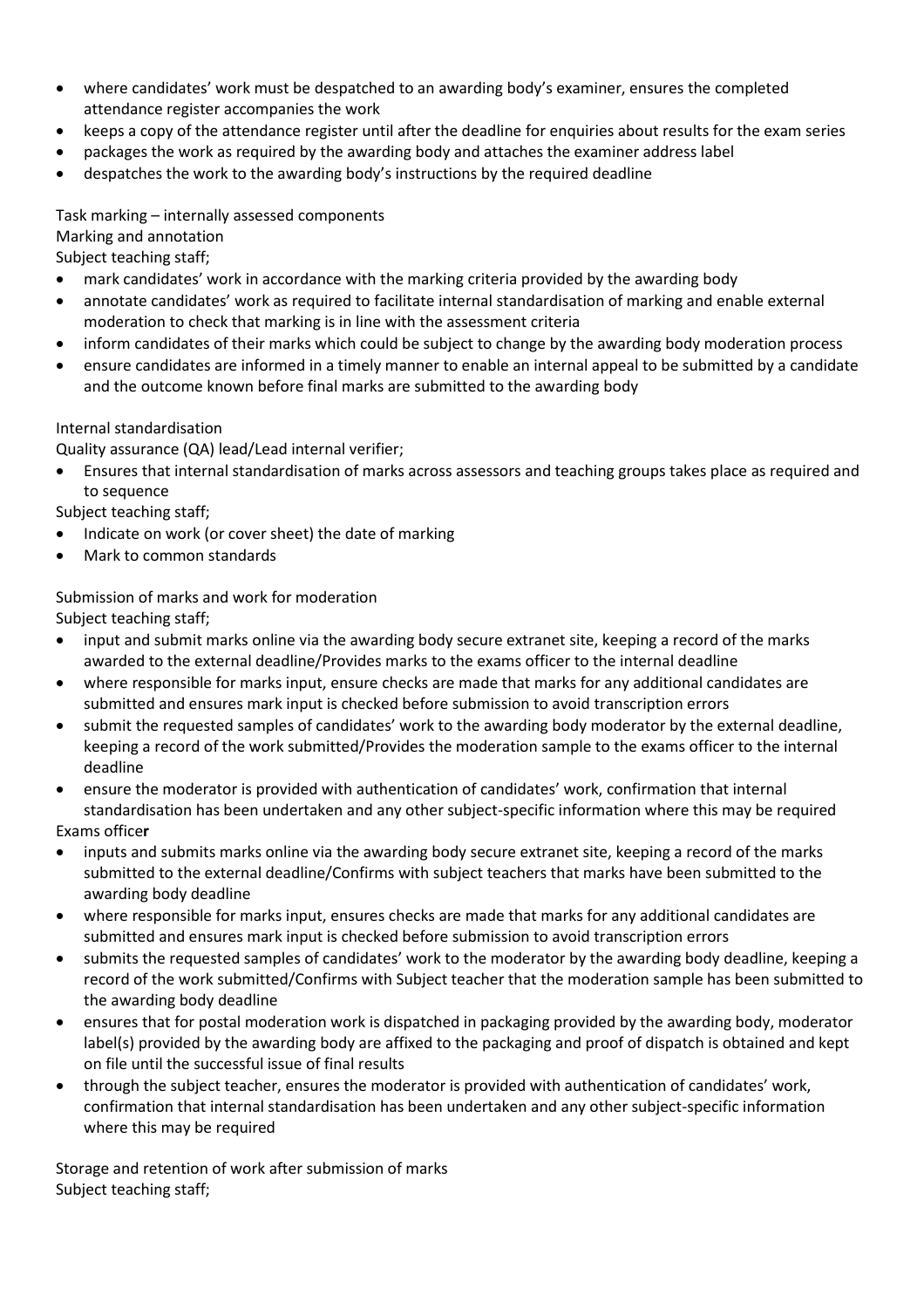- keep a record of names and candidate numbers for candidates whose work was included in the moderation sample
- retain all marked candidates' work (including any sample returned after moderation) under secure conditions until after the deadline for enquiries about results
- take steps to protect any work stored electronically from corruption and has a back-up procedure in place

 retain evidence of work where retention may be a problem (for example, photos of artefacts etc.) Exams officer;

- ensures any sample returned after moderation is logged and returned to the subject teacher for secure storage and required retention
- accesses or signposts moderator reports to relevant staff
- checks moderator reports and ensures that any remedial action, if necessary, is undertaken before the next examination series
- takes remedial action, if necessary, where feedback may relate to Centre administration

# Access arrangements

Subject teaching staff;

- work with the SENCo to ensure any access arrangements for eligible candidates are applied to assessments Special educational needs coordinator (SENCo);
- follows the regulations and guidance in the JCQ publication Access Arrangements and Reasonable Adjustments
- where arrangements do not undermine the integrity of the qualifications and is the candidate's normal way of working, will ensure access arrangements are in place and awarding body approval, where required, has been obtained prior to assessments taking place
- makes subject teaching staff aware of any access arrangements for eligible candidates which need to be applied to assessments
- work with subject teaching staff to ensure requirements for access arrangement candidates requiring the support of a facilitator in assessments are met
- ensures that staff acting as an access arrangement facilitator are fully trained in their role
- will hold on file appropriate documentary evidence to substantiate access arrangements and reasonable adjustments
- will hold on file a candidate data personal consent form

# Special consideration

Subject teaching staff understand that a candidate may be eligible for special consideration in assessments in certain situations where a candidate;

- is absent
- produces a reduced quantity of work
- work has been lost

Subject teaching staff will liaise with the exams officer when special consideration may need to be applied for a candidate taking assessments.

Exams officer;

- refers to/directs relevant staff to the JCQ publication A guide to the special consideration process
- where a candidate is eligible, submits an application for special consideration via the awarding body's secure extranet site to the prescribed timescale
- where application for special consideration via the awarding body's secure extranet site is not applicable, submits the required form to the awarding body to the prescribed timescale
- keeps required evidence on file to support the application

# Recognition of Prior Learning

Recognition of Prior Learning (RPL) is a method of assessment leading to the award of credit that considers whether learners can demonstrate that they can meet the assessment requirements for a unit through knowledge, understanding or skills they already possess and so do not need to develop through a course of learning.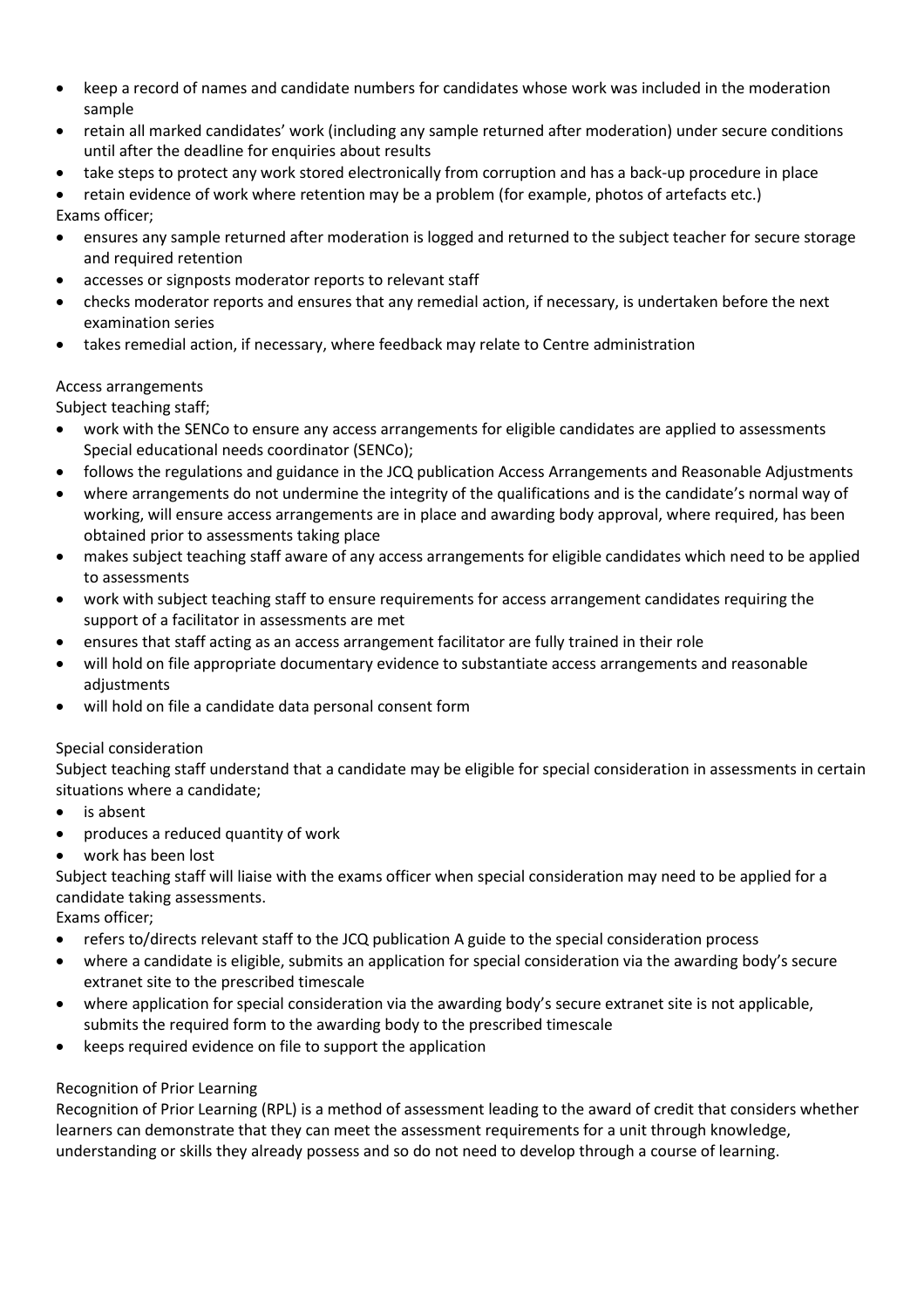Where an awarding body allows the Recognition of Prior Learning to internally assessed parts of vocational qualifications the Head Teacher may choose to apply this process if it is considered the centre has the necessary expertise to support and assure the RPL process.

On Track Education values all forms of learning and is committed to ensure that our pupils receive recognition for any qualifications and training they may have undertaken before joining our schools. This policy concerns ways in which a learner may be able to have their skills and qualifications acknowledged whilst avoiding any repetition of learning and assessment.

RPL enables recognition of achievement from a range of activities using appropriate assessment methodology. Provided that the assessment requirements for a given unit or qualification have been fully met the use of RPL is acceptable for accrediting a unit or units of that qualification. Evidence of learning must be

- Valid
- Reliable
- Current
- **•** Sufficient
- authentic

# Process

RPL is a process which recognizes that learning is continuous. The RPL process is not concerned with allowing for exceptional entry to, or exemption from, a programme of study. Where units are assessed against assessment criteria or grading criteria then all evidence must be evaluated using the stipulated criteria. In assessing a unit using RPL the assessor must be satisfied that the evidence produced by the learner meets the assessment standard established by the learning outcome and its related assessment criteria. This assessor will normally be the Lead Verifier for the specific programme of study.

The Learner must make the Lead Verifier for the programme of study aware of their prior learning and provide such evidence as is necessary.

The Lead Verifier or the programme of study must assist the learner as far as possible in ensuring their prior learning is recognized. The Lead Verifier must also ensure that any prior learning fully satisfies the assessment criteria for which it is being applied.

Teaching staff must ensure prior learning is recorded in the appropriate manner and contributes to the final accreditation process.

# Procedures

- RPL is a valid method of enabling individuals to claim credit for units, irrespective of how their learning took place. There is no different between the achievement of the learning outcomes and assessment criteria of a unit through prior learning or through a formal programme of study.
- RPL policies, processes, procedures, practices and decisions should be transparent, rigorous, reliable, fair and accessible to individuals and stakeholders to ensure that users can be confident of the decisions and outcomes of RPL.
- RPL is a learner-centred, voluntary process. The individual should be offered advice on the nature and range of evidence considered appropriate to support a claim for credit through RPL and be given guidance and support to make a claim.
- The process of assessment for RPL is subject to the same quality assurance and monitoring standards as any other form of assessment. The award of credit through RPL will not be distinguished from any other credits awarded.
- Assessment methods for RPL must be of equal rigour to other assessment methods, be fit for purpose and relate to the evidence of learning. Credit may be claimed for any unit through RPL unless the assessment requirements of the unit do not allow for this.

RPL can only be used where a learner has not had their prior learning formally recognized. If a learner has certificated learning then they should apply for exemption and not RPL. Exemption is the facility for a learner to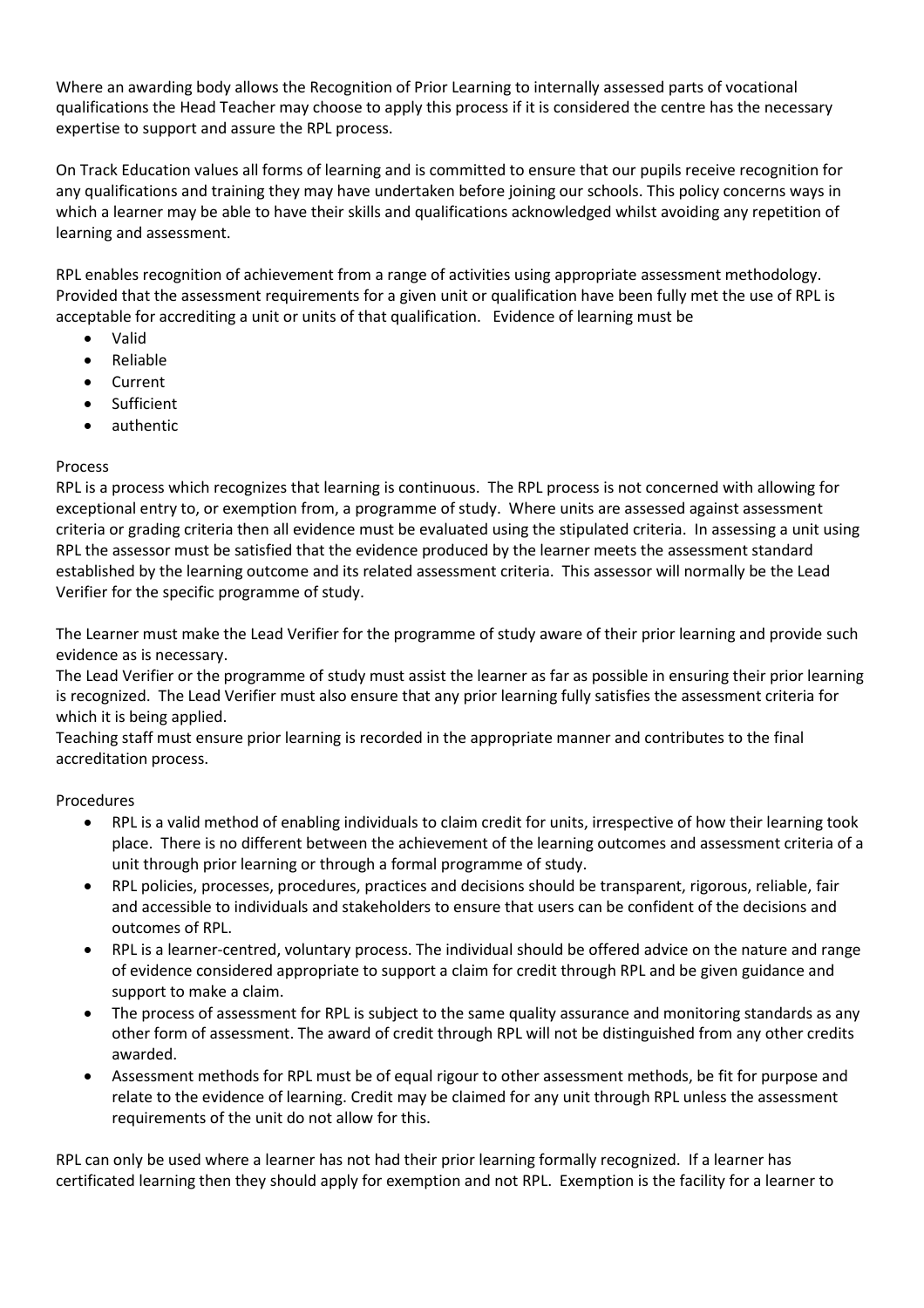claim exemption from some of the achievement requirements of a qualification, using evidence of certificated achievement deemed to be of equivalent value.

Lead Verifiers wishing to carry out RPL must ensure that:

- Learners are registered as soon as they formally start the qualification to gather evidence
- Records of assessment are maintained, as for any other unit or qualification
- Certification and claims are made according to normal procedures
- All relevant evidence is assessed before assessment decisions are confirmed

# Malpractice

Head Teacher;

- understands the responsibility to report to the relevant awarding body any suspected cases of malpractice involving candidates, teachers, tutors, invigilators or other administrative staff
- is familiar with the JCQ publication Suspected Malpractice in Examinations and Assessments: Policies and Procedures

Subject teaching staff;

- are aware of the JCQ Notice to Centres Teachers sharing assessment material and candidates' work
- ensure candidates understand of the JCQ document Information for candidates non-examination assessments
- ensures candidates understand the JCQ document Information for candidates Social Media
- Exams officer;
- Signposts the JCQ publication Suspected Malpractice in Exemptions and Assessments: Policies and Procedures to the Head Teacher
- Signposts the JCQ Notice to Centres Teachers sharing assessment material and candidates' work to subject heads
- Signposts candidates to the relevant JCQ information for candidates documents
- Where required, supports the Head Teacher in investigating and reporting incidents of suspected malpractice

# Enquiries about results

Head Teacher;

- ensures the school's internal appeals procedures clearly detail the procedure to be followed by candidates (or their parents/carers) appealing against a school decision not to support an enquiry about results request or not supporting an appeal following the outcome of an enquiry about results
- Subject head/lead;

 provides relevant support to subject teaching staff making decisions about enquiries about results Subject teaching staff;

- provide advice and guidance to candidates on their results and the post-results services available
- provide the exams officer with the original sample or relevant sample of candidates' work that may be required for an enquiry about results to the internal deadline
- support the exams officer in collecting candidate consent where required Exams officer;
- is aware of the individual post-results services available for externally assessed and internally assessed components of non-examination assessments as detailed in the JCQ publication Post Results Services, Information and guidance for centres
- provides/signposts relevant Centre staff and candidates to post-results services information
- ensures any requests for post-results services that are available to non-examination assessments are submitted online via the awarding body secure extranet site to deadline
- collects candidate consent where required

# **Internal Assessment**

Internal Assessment is defined as the process where staff make judgements on evidence produced by pupils against required criteria for the relevant award body qualification. All school devised assessment materials must be internally and/or externally verified before being issued to pupils. Lead teaching staff take on the role of Assessor for their subject area.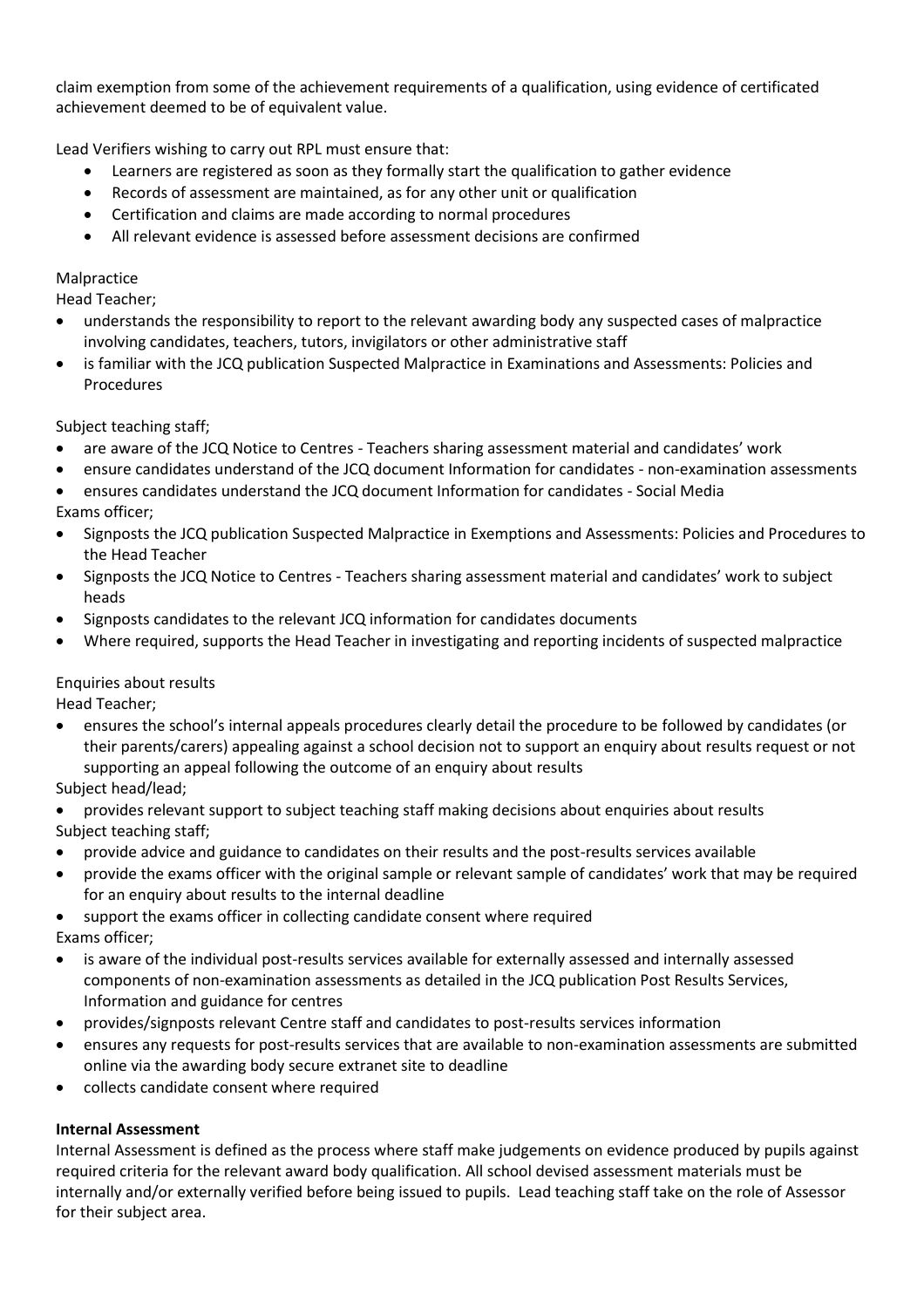- Completed pupil assignments will be assessed internally, be subject to internal verification and external moderation by the awarding body.
- Pupils must be left in no doubt that any grade awarded will be subject to internal and/or external scrutiny, (moderation) and that ultimately the final decision rests with the awarding body.
- The Assessor is responsible for ensuring that assessment processes are consistent and transparent, that evidence is valid, sufficient and authentic and that judgement of evidence is valid and reliable.
- Pupils will be given an interim deadline for each assignment. Following feedback, a new deadline will be set after which the work is assessed and the outcome entered on the pupil study sheet. The assessment decisions are then internally verified according to the procedure outlined below. There is a further opportunity to improve assignments before the final deadline.
- All coursework must be handed in on the stated date. If work is handed in late, a decision about whether it should be marked will be taken by the Head Teacher/Exams Officer.

# Role of the Assessor

The role of the Assessor is to:

- Set tasks which allow pupils to demonstrate what they know, understand and can do so that they have opportunities to achieve the highest possible grades on their courses.
- Ensure that learners are clear about the criteria they are expected to meet in their assignments and that they are fully briefed on the skills which need to be demonstrated in the coursework / portfolio components of a subject.
- Encourage pupils by giving detailed feedback and guidance on how to improve work.
- Set deadlines for coursework and advise pupils on the appropriate amount of time to spend on the work, ensuring it is commensurate with the credit available.
- Adhere to the Awarding Body's specification in the assessment of pupil assignments.
- Record outcomes of assessment using appropriate documentation. Outcomes will be held secure for three years, measured from the point of certification.
- Ensure each candidate signs to confirm that the work is their own and that it is endorsed by the teacher after marking the work. A completed original document must be securely attached to the work of each candidate and to that of each sample request.
- Provide accurate records of internally assessed coursework marks to the Exams Office in a timely manner for transfer to the awarding body.

# **Internal Verification**

- The Lead Internal Verifier ensures that internally assessed work consistently meets national standards who is not otherwise involved in the assessing or setting of work which he or she is asked to verify.
- Internal Verifiers may also be appointed who will have the knowledge and qualifications relevant to the qualification(s) and other competence-based award(s) for which they are responsible to enable accurate judgements to be made regarding candidate performance in relation to competence criteria.
- Provision will be made for communication between course teams to share 'best practice' and areas of concern. Typically, this will be achieved through an annual meeting of Internal Verifiers at which standards and processes are discussed to maximise consistency between courses.

# **The role of the Internal Verifier:**

The internal verifier should;

- not verify their own work or assignments
- ensure that all assignment briefs are verified as fit for purpose prior to their being circulated to pupils. They should enable pupils to meet the unit grading criteria
- make recommendations to the assessor on how to improve the quality of the brief if necessary
- make all IV evidence available to the EV
- plan with the course team an annual internal verification schedule linked to assignment plans.
- consider the assessment decisions of all units and all assessors to judge whether the assessor has assessed accurately against the unit grading criteria
- verify samples of work one third of all pupils per unit and ensure all pupils' work is scrutinised throughout the duration of the course. New or inexperienced assessors may be given additional support by the IV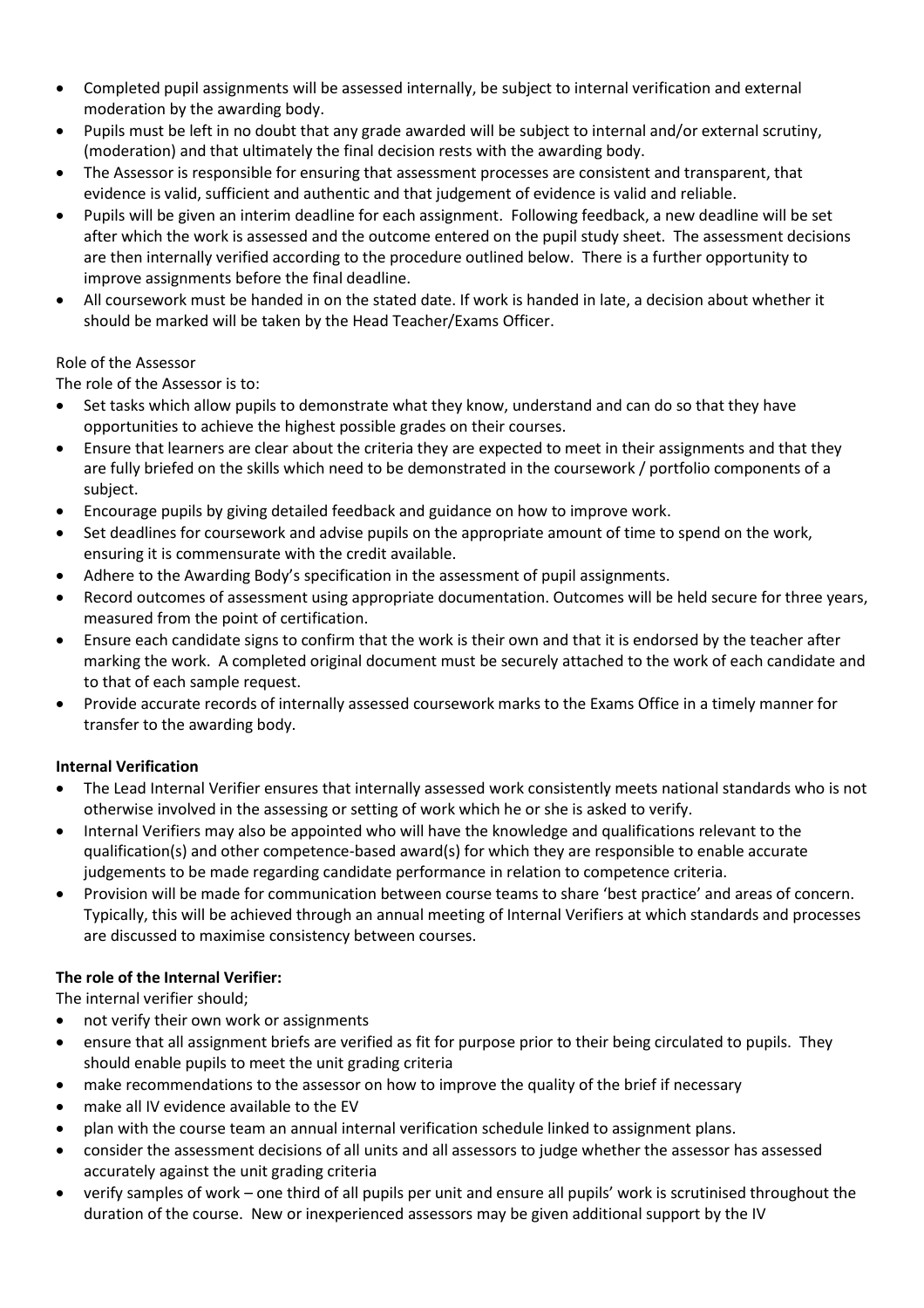- consider alternative methods of moderation/verification as required for non-written (ephemeral) assessments (e.g. assessments of performance, oral presentations, and work placements). In most cases, the documentary record of the assessor(s) will provide the basis for verification
- maintain secure records of all work sampled as part of their verification process using a standard template
- if a concern is raised the IV should discuss this with the assessor prior to the final confirmation of the marks for all the pupils taking the assignment. As a result of the IV process it may be necessary for the assessor(s) to reconsider the marks awarded for the entire cohort of pupils and, as a consequence, to make changes either to all marks or to some marks
- where re-sampling is necessary the work should be verified again before being sent to the EV and records kept

# Authentication of Candidate's Work

- On each assignment pupils must sign that the work submitted is their own and teachers/ tutors / assessors should confirm that the work assessed is solely that of the candidate concerned and was conducted under required conditions.
- If the pupil hands in an assignment and teachers suspect it is not the pupil's own work, the matter should be reported to the Head Teacher or Exams Officer, who will carry out an investigation.

# **Fair Assessment**

The purpose of fair assessment is to ensure we provide a variety of qualifications which provide all pupils with the opportunity to achieve their full potential by the most appropriate and direct route. Fair Assessment is based on the concepts of equality, diversity, clarity, consistency and openness. It is the responsibility of the Head Teacher to ensure that assessment processes are implemented in a way which is fair and non-discriminatory. It is the responsibility of the Head Teacher to ensure pupils are aware of this policy.

What pupils can expect from us:

- We aim to ensure that all assessment of work is carried out fairly and in keeping with the awarding body's requirements
- All portfolio-based work will be assessed fairly against the qualification standards and teachers involved will be fully trained
- Internal assessments will be carried out fairly and according to awarding body instructions
- Externally marked tests and exams will be according to the requirements of the awarding body
- Pupils will be fully inducted onto each new course and will be given relevant information that can be shared with parents and carers.
- Learning outcomes, performance criteria and other significant elements of learning and assessment are made clear at the outset of the course and when assignments are set.
- To be given appropriate assessment opportunities during the course with feedback provided on the quality of the work
- All work will be marked within two weeks of submission by the pupil
- Where equivalents and exemptions can be applied we will ensure this is pursued with the relevant awarding body.

## Pupil Malpractice

Malpractice covers a range of offences, which can be collectively described as cheating. A fair assessment of a pupil's work can only be made if that work is entirely the pupil's own. Therefore, pupils can expect any allegations of cheating and plagiarism to lead to a full investigation which will follow the guidance of the relevant awarding body.

If a pupil feels he/she has been wrongly accused of cheating or plagiarism they should be referred to the Complaints Policy. If a pupil has concerns about the procedures used in assessment of internally markers work they should refer to the Internal Appeals Procedure.

## Investigating Pupil Malpractice

There will be an investigation if pupil malpractice is suspected which may lead to disciplinary action.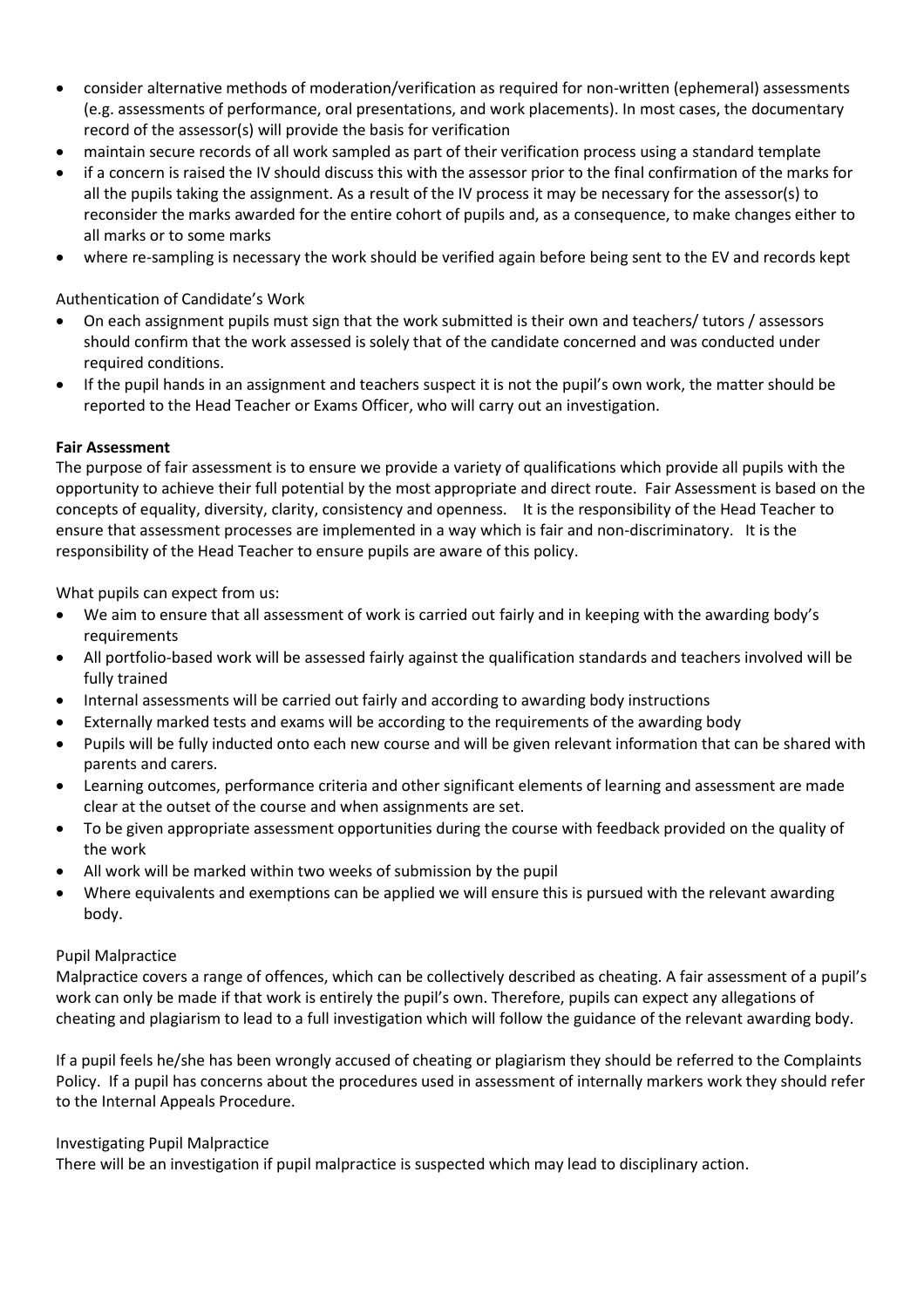- Pupils who attempt to gain an award by deceitful means will automatically have their result(s) suspended (held) pending a thorough investigation by a member of senior staff. The pupil will be informed at the earliest opportunity of the nature of the alleged malpractice and of the possible consequences.
- The outcome of the investigation will determine the appropriate course of action to be taken by the Head Teacher. Malpractice is a breach of rules and may invoke pupil disciplinary action. Any case where pupil malpractice is found to be substantiated it will be reported to the awarding body.
- If no evidence is found that the pupil cheated, then the benefit of the doubt should be given to the pupil and the grade achieved should be awarded.

# Blended Learning

In order to ensure that blended learning meets the guidelines set by awarding bodies and that assessment methods are valid, reliable and does not disadvantage any group or individual learners the school will:

- Ensure that teaching, delivery and assessment staff are timetabled to support blended learning when learners are working remotely
- Ensure there is a process to manage feedback on assignments, questions are constructively answered and feedback is provided in a timely manner
- Ensure the setting of assignments is undertaken in the face-to-face sessions and that deadlines are clear
- Ensure that staff training and measures have been implemented to prevent and detect any instances of malpractice which may arise
- Ensure that when learners submit work measures are taken to ensure the work is authentic and has been completed by the learner
- Ensure that learners are fully aware of the need to ensure they avoid any forms of malpractice (for example plagiarism) and the consequences should they commit it
- Maintain and store securely all assessment and internal verification codes in accordance with the awarding body centre agreement

# Appeals Procedures

All pupils should be made aware of the appeals procedure and given access to a copy of the procedure. The Head Teacher is responsible for managing the formal appeals process. If deemed necessary, a formal appeals panel should be set up comprising at least three people, where at least one member is independent of the assessment process. Written records of all appeals should be maintained. These should include a description of the appeal, the outcome of the appeal and the reason for that outcome. A tracking document will be used to follow the course of an appeal, allowing it to be time tracked and verified at each stage. Where the awarding body allows it, if a learner is unable to resolve an appeal within the school then they may have the option to escalate their appeal to the awarding body. Any appeals must be submitted within 20 days of the associated assessment and there will be a fee payable as published by the awarding body.

# Grounds for Appeal

A pupil/candidate would have grounds for appeal against an assessment decision in the following situations. This list is selective and not exhaustive.

- The work is not assessed according to the set criteria or the criteria are ambiguous.
- The final grade of the work does not match the criteria set for grade boundaries or the grade boundaries are not sufficiently defined.
- The internal verification procedure contradicts the assessment grades awarded.
- There is evidence of preferential treatment towards other pupils/candidates.
- The conduct of the assessment did not conform to the published requirements of the Awarding Body.
- Valid, agreed, extenuating circumstances were not taken into account at the time of assessment, which the Head Teacher was aware of prior to the submission deadline.
- Agreed deadlines were not observed by staff.
- The current Assessment Plan was not adhered to.
- The decision to reject coursework on the grounds of malpractice.

## Formal appeal procedures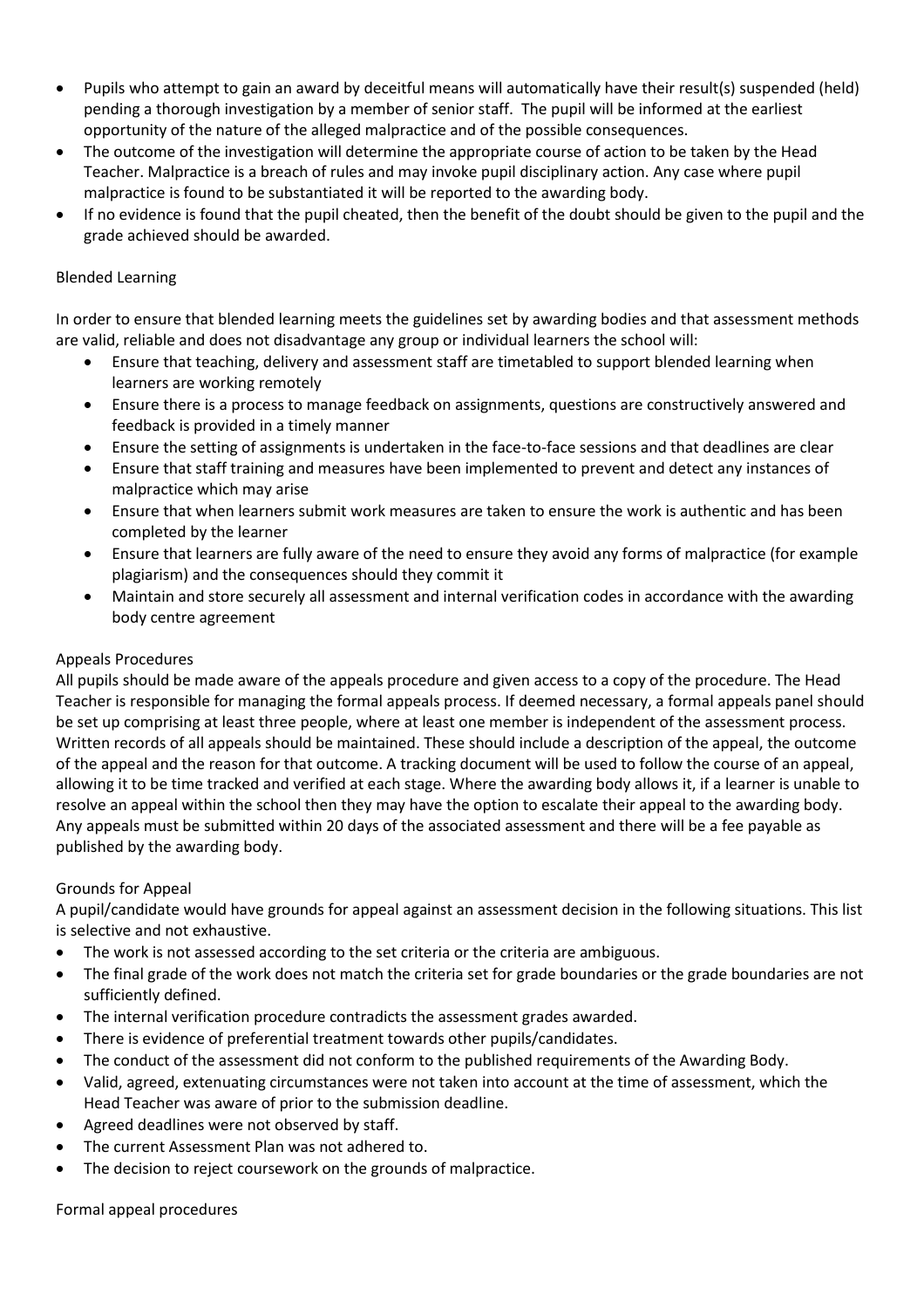If, after informal discussion with the Lead Internal Verifier, the candidate wishes to make a formal appeal, the candidate must ask the LIV in writing, for a re-assessment. This must be done within 10 working days of receiving the original assessment result. The Head Teacher, along with the LIV on receipt of the formal appeal from the candidate, will try to seek a solution negotiated between the relevant assessor and the candidate. If it is not possible to reach an agreement, the Head Teacher and the LIV will set a date for the Internal Verification Appeals Panel to meet. The Internal Verification Appeals Panel will normally meet within 2 weeks of the receipt of the appeal by the LIV with reassessment, if deemed necessary by the panel, taking place within 15 working days of the appeals panel meeting. The outcome of the appeal may be:

- Confirmation of original decision.
- A re-assessment by an independent assessor.
- An opportunity to resubmit for assessment within a revised agreed timescale.

## **Staff Malpractice**

The following are examples of malpractice by School staff. This list is not exhaustive.

- Failure to keep any awarding body mark schemes secure.
- Alteration of awarding body assessment and grading criteria.
- Assisting pupils in the production of work for assessment, where the support has the potential to influence the outcomes of assessment, for example where the assistance involves School staff producing work for the pupil.
- Producing falsified witness statements, for example for evidence the pupil has not generated.
- Allowing evidence, which is known by the staff member not to be the pupil's own, to be included in a pupil's assignment/task/portfolio/ coursework.
- Facilitating and allowing impersonation.
- Misusing the conditions for special pupil requirements.
- Failing to keep pupil computer files secure.
- Falsifying records/certificates, for example by alteration, substitution, or by fraud.
- Fraudulent certificate claims, that is claiming for a certificate prior to the pupil completing all the requirements of assessment.
- Assisting candidates with exam questions outside of the awarding body guidance.
- Allowing pupils to use a mobile phone or go to the toilet unsupervised.
- Allowing pupils to speak to each other during the exam.
- Tampering with scripts prior to external marking taking place.

Where staff malpractice is suspected, an investigation will take place under staff disciplinary procedures. (See Staff Disciplinary Policy and Procedures)

Additional specific types of malpractice may affect the Summer 2021 exam series as specified in Annexe A

## **Exam days**

The Exams Officer will make the question papers, other exam stationery and materials available for the invigilator. The Exams Officer is responsible for setting up the allocated rooms. The lead invigilator will start all exams in accordance with JCQ guidelines. Two members of staff must check the time, date and any other paper details before a sealed exam packet is opened. Subject staff may be present at the start of the exam to assist with identification of candidates, but must not advise on which questions or sections are to be attempted. In practical exams subject teachers may be on hand in case of any technical difficulties. Exam papers must not be read by subject teachers or removed from the exam room before the end of a session. Papers will be distributed to subject teachers at the end of the exam session. A relevant subject teacher may be available to read out any subject-specific instructions and start the exam, if required.

## **Candidates**

The published rules on acceptable dress, behaviour and candidates' use of mobile phones and other electronic devices apply at all times. Candidates' personal belongings remain their own responsibility and the School accepts no liability for their loss or damage. Disruptive candidates are dealt with in accordance with JCQ guidelines. Candidates are expected to stay for the full exam time, at the discretion of the Exams Officer or senior invigilator. For exams longer than one hour candidates may leave the exam early, but no sooner than one hour after the published starting time. They will not be allowed to return.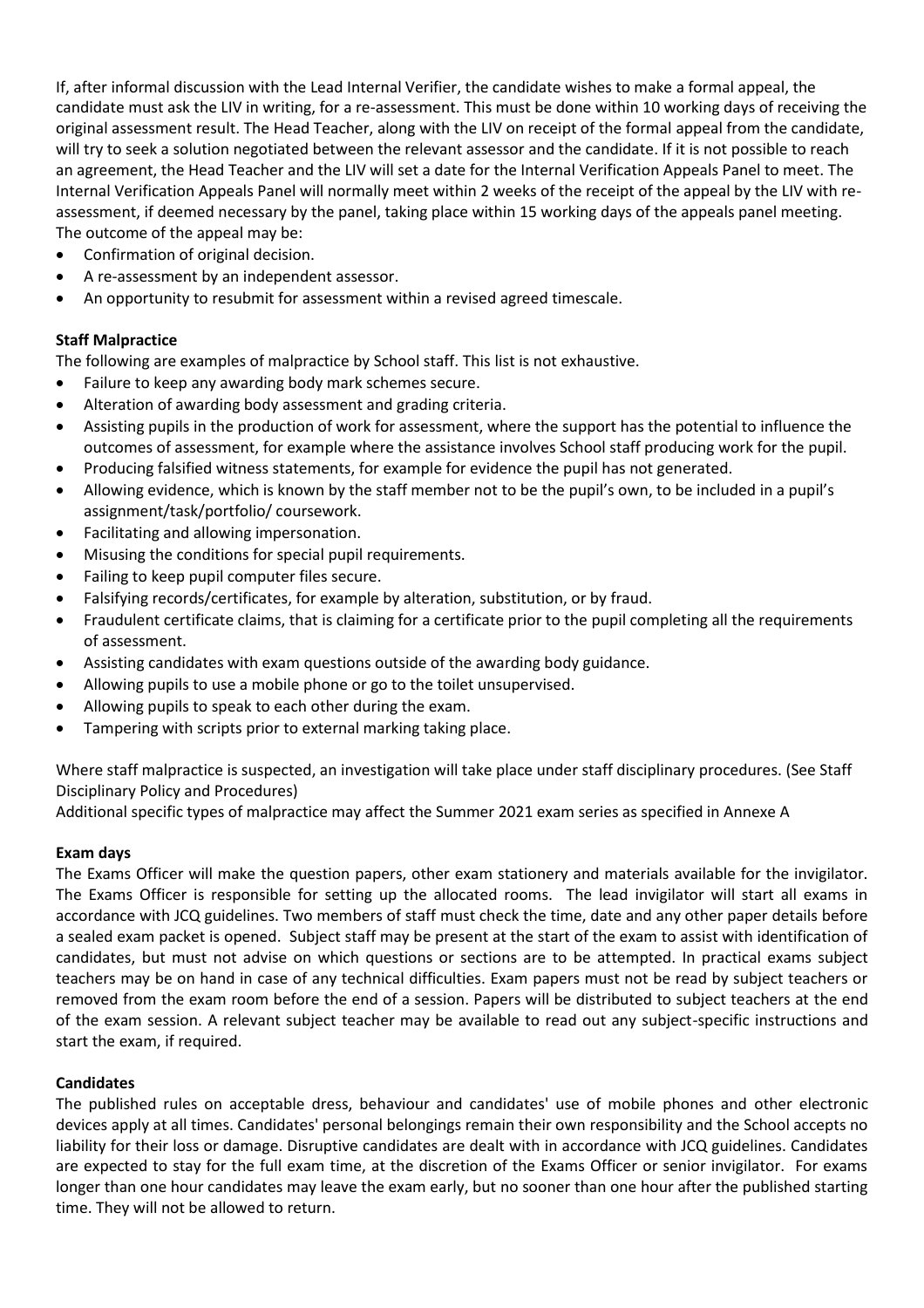The Exams Officer is responsible for handling late or absent candidates on exam day or subsequently. For clash candidates, the supervision of candidates, identifying a secure venue and arranging overnight supervision is the responsibility of the Exams Officer. Should a candidate be ill before an exam, suffer bereavement or other trauma, be taken ill during the exam itself or otherwise disadvantaged or disturbed during an exam, then it is the candidate's responsibility to alert the Head Teacher, the Exams Officer, or the exam invigilator, to that effect. The candidate must support any special consideration claim with appropriate evidence within three days of the exam, for example by providing a letter from the candidate's doctor. The Exams Officer will then forward a completed special consideration form to the relevant awarding body within seven days of the exam.

The Exams Officer must make sure that appropriate arrangements are in place so that all invigilators can carry out adequate checks on the identity of candidates. A private/external candidate, or a transferred candidate not known to the school, must show photographic documentary evidence to prove that he/she is the same person who entered/registered for the examination or assessment, e.g. passport or photographic driving licence.

Where it is impossible to identify a candidate due to the wearing of religious clothing, such as a veil, the candidate should be approached by a member of staff of the same gender and taken to a private room where they should be politely asked to remove the religious clothing for identification purposes. The school must inform candidates in advance of this procedure, and well before their first examination. Once identification has been established the candidate can replace their religious clothing and proceed as normal to sit the examination.

## **Qualification Withdrawal**

The Head Teacher and SLT will ensure that any qualification offered within the school is reviewed annually or more frequently if the situation requires. In the event of a qualification or unit being withdrawn by the awarding body they will ensure that learners have sufficient notice to complete their qualification. In the event of short notice being given by an awarding body or mid-year withdrawal recognition of prior learning will be applied and candidates transferred to an appropriate qualification with an alternate awarding body.

If the school makes a decision to withdraw a qualification it will only do so after considering entry data, attainment levels, qualification relevance and regulatory changes. In the event that a decision is made to withdraw a qualification with active learners a report outlining the rationale and a withdrawal plan must be signed off by Directors. The withdrawal plan must specify how the interests of learners will be protected and how the withdrawal will be communicated to the awarding organisation, regulatory authorities and learners providing details of all deadlines including the last date for accepting entries and the last date for certification.

## **Results**

## **Results, enquiries about results (EARs) and access to scripts (ATS)**

Candidates can receive individual result slips on results days, in person at the school. Arrangements for the school to be open on results days are made by the Exams Officer. The provision of staff on results days is the responsibility of the Head Teacher.

#### **EARs**

EARs may be requested by school staff or candidates if there are reasonable grounds for believing there has been an error in marking. The candidates consent is required before any EAR is requested. If a result is queried, the Exams Officer, teaching staff and Head Teacher will investigate the feasibility of asking for a re-mark at the school's expense. When the school does not support a candidate's or parent's request for an EAR, a candidate may apply to have an enquiry carried out. If a candidate requires this against the advice of subject staff, they will be charged.

## **ATS**

After the release of results, candidates may ask subject staff to request the return of papers within three days' scrutiny of the results. School staff may also request scripts for investigation or for teaching purposes. For the latter, the consent of candidates must be obtained. GCSE re-marks cannot be applied for once a script has been returned.

#### **Certificates**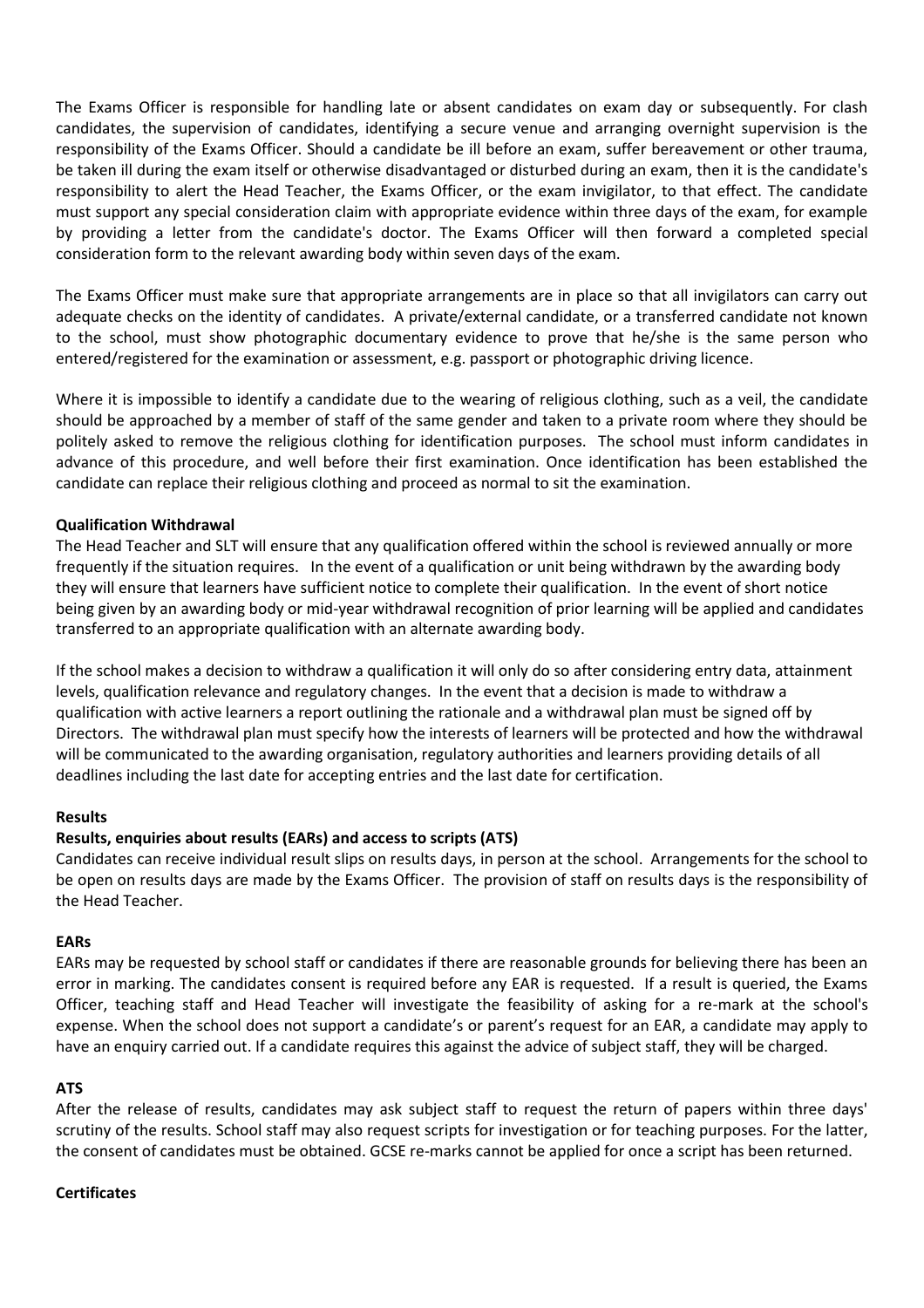Certificates can be collected by the candidate, or on behalf of a candidate by third parties, provided they have been authorised to do so. If posted out this should be first class post and proof of postage should be obtained as well as a record kept. Certificates collected, need to be signed for and a record made of this.

## **Review**

In order to ensure that this policy is relevant, if you have any comments to make please email directors@ontrackeducation.com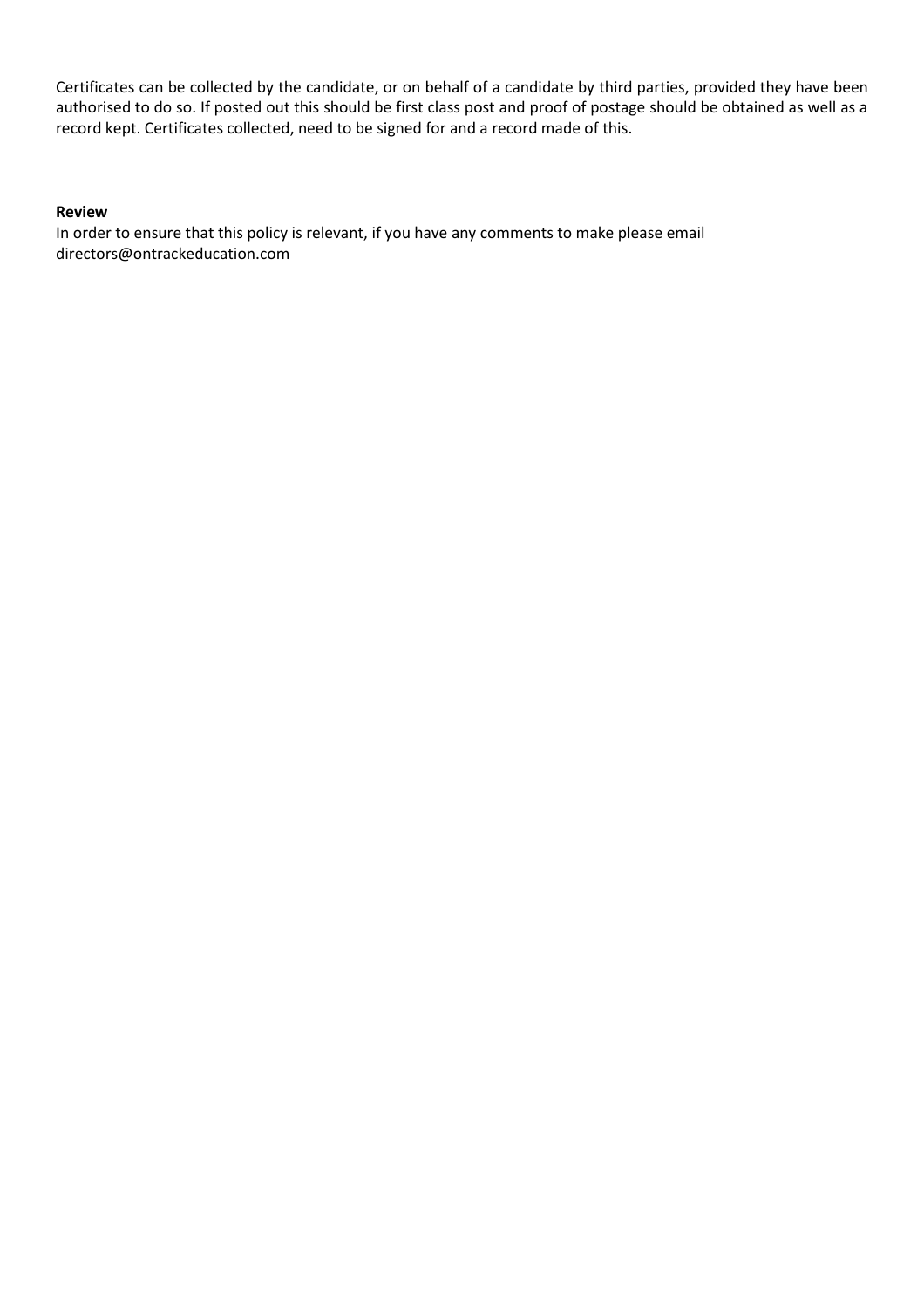## **Annexe A**

## **Determining Centre Assessed Grades (to be used in the event of the cancellation of examinations)**

## **Statement of intent**

This section outlines the purpose of this document in relation to our centre.

| <b>Statement of Intent</b>                                                                                                                                                                        |  |  |
|---------------------------------------------------------------------------------------------------------------------------------------------------------------------------------------------------|--|--|
| The purpose of this policy is:                                                                                                                                                                    |  |  |
| To ensure that teacher assessed grades are determined fairly, consistently, free from bias and<br>effectively within and across departments.                                                      |  |  |
| To ensure the operation of effective processes with clear guidelines and support for staff.                                                                                                       |  |  |
| To ensure that all staff involved in the processes clearly understand their roles and<br>responsibilities.                                                                                        |  |  |
| To support teachers to take evidence-based decisions in line with Joint Council for<br>Qualifications guidance.                                                                                   |  |  |
| To ensure the consideration of historical centre data in the process, and the appropriate<br>decision making in respect of, teacher assessed grades.                                              |  |  |
| To support a high standard of internal quality assurance in the allocation of teacher assessed<br>grades.                                                                                         |  |  |
| To support our centre in meeting its obligations in relation to equality legislation.                                                                                                             |  |  |
| To ensure our centre meets all requirements set out by the Department of Education, Ofqual,<br>the Joint Council for Qualifications and awarding organisations for Summer 2021<br>qualifications. |  |  |
| To ensure the process for communicating to candidates and their parents/carers how they will                                                                                                      |  |  |

 *To ensure the process for communicating to candidates and their parents/carers how they will be assessed is clear, in order to give confidence.*

## Roles and responsibilities

This section of our Centre Policy outlines the personnel in our centre who have specific roles and responsibilities in the process of determining teacher assessed grades this year.

#### **Roles and Responsibilities**

## *Head of Centre*

 *Our Head of Centre, will be responsible for approving our policy for determining teacher assessed grades.*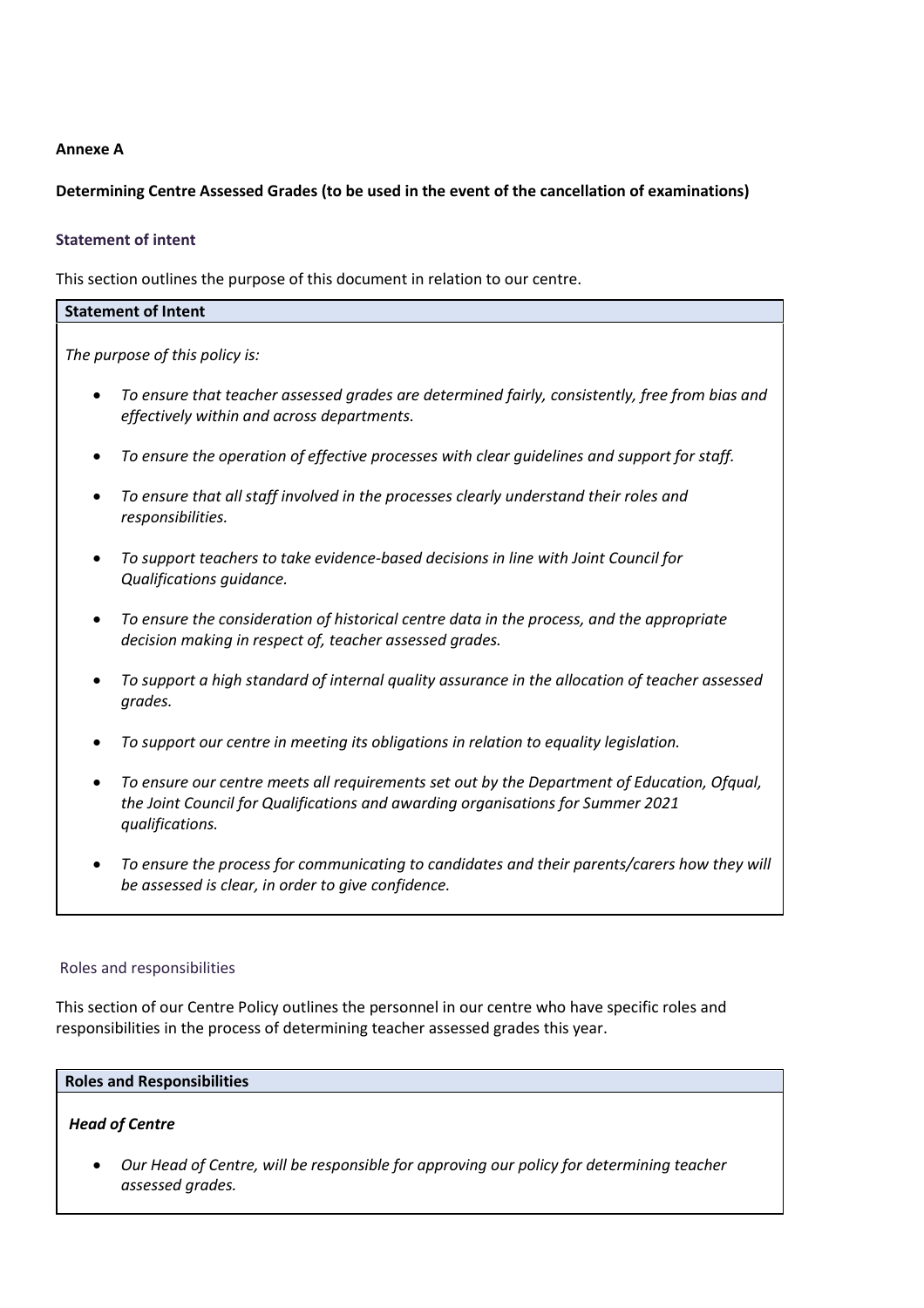- *Our Head of Centre has overall responsibility for the school as an examinations centre and will ensure that clear roles and responsibilities of all staff are defined.*
- *Our Head of Centre will confirm that teacher assessed grade decisions represent the academic judgement made by teachers and that the checks in place ensure these align with the guidance on standards provided by awarding organisations.*
- *Our Head of Centre will ensure a robust internal quality assurance process has been produced and signed-off in advance of results being submitted.*

## *Senior Leadership Team*

*Our Senior Leadership Team* will;

- *provide training and support to our other staff.*
- *support the Head of Centre in the quality assurance of the final teacher assessed grades.*
- *ensure an effective approach within and across departments and authenticating the preliminary outcome from single teacher subjects.*
- *be responsible for ensuring staff have a clear understanding of the internal and external quality assurance processes and their role within it.*
- *ensure that all teachers within their department make consistent judgements about student evidence in deriving a grade.*
- *ensure all staff conduct assessments under the appropriate levels of control with reference to guidance provided by the Joint Council for Qualifications.*
- *ensure teachers have the information required to make accurate and fair judgments.*
- *ensure that a Head of Department Checklist is completed for each qualification that they are submitting.*

# *Teachers/ Specialist Teachers / SENCo*

*Our teachers, tutors, specialist teachers and SENCo will;*

- **e** ensure they conduct assessments under our centre's appropriate levels of control and have *sufficient evidence, in line with this Centre Policy and guidance from the Joint Council for Qualifications, to provide teacher assessed grades for each student they have entered for a qualification.*
- *ensure that the teacher assessed grade they assign to each student is a fair, valid and reliable reflection of the assessed evidence available for each student.*
- *make judgements based on what each student has been taught and what they have been assessed on, as outlined in the section on grading in the main JCQ guidance.*
- *produce an Assessment Record for each subject cohort, that includes the nature of the assessment evidence being used, the level of control for assessments considered, and any other evidence that explains the determination of the final teacher assessed grades. Any necessary variations for individual students will also be recorded.*
- *securely store and be able to retrieve sufficient evidence to justify their decisions.*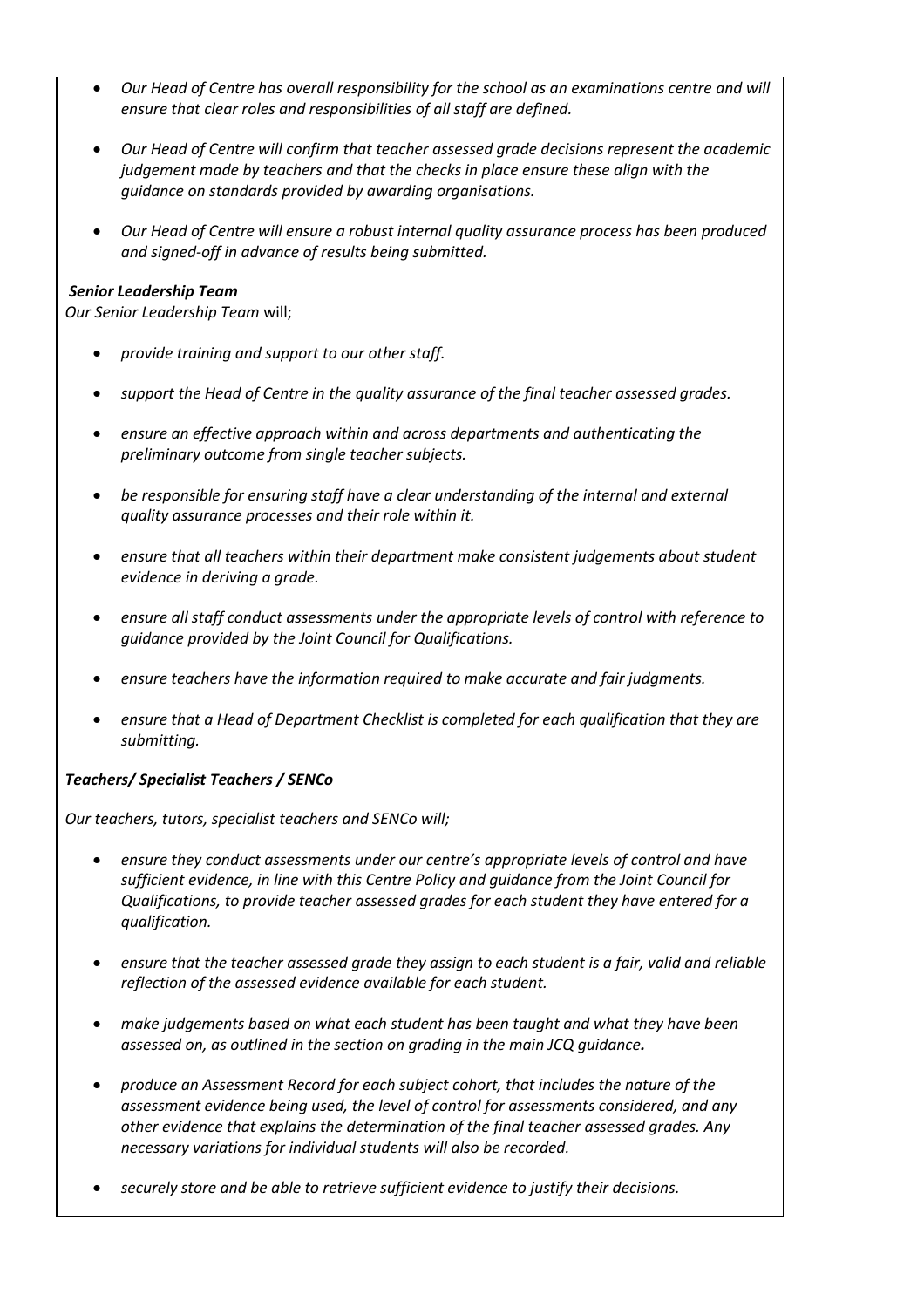# *Examinations Officer*

*Our Examinations Officer will;*

 *be responsible for the administration of our final teacher assessed grades and for managing the post-results services.*

#### Training, support and guidance

This section of our Centre Policy outlines the training, support and guidance that our centre will provide to those determining teacher assessed grades this year.

#### **Training**

This section provides details of the approach our centre will take to *training, support and guidance in determining teacher assessed grades this year*

- *All teachers involved in determining grades in our centre will attend any centre-based training to help achieve consistency and fairness to all students.*
- *Teachers will engage fully with all training and support that has been provided by the Joint Council for Qualifications and the awarding organisations.*

## **Support for Newly Qualified Teachers and teachers less familiar with assessment**

This section provides details of our approach to *training, support and guidance for newly qualified teachers and teachers less familiar with assessment*

- *We will provide mentoring from experienced teachers to NQTs and teachers less familiar with assessment.*
- *We will put in place additional internal reviews of teacher assessed grades for NQTs and other teachers as appropriate.*

## Use of appropriate evidence

This section of our Centre Policy indicates how our centre will give due regard to the section in the JCQ guidance entitled: *Guidance on grading for teachers*.

#### A. **Use of evidence**

This section gives details in relation to our use of evidence.

- *Teachers making judgements will have regard to the Ofqual Head of Centre guidance on recommended evidence, and further guidance provided by awarding organisations.*
- *All candidate evidence used to determine teacher assessed grades, and associated documentation, will be retained and made available for the purposes of external quality assurance and appeals.*
- *We will be using student work produced in response to assessment materials provided by our awarding organisation(s), including groups of questions, past papers or similar materials such*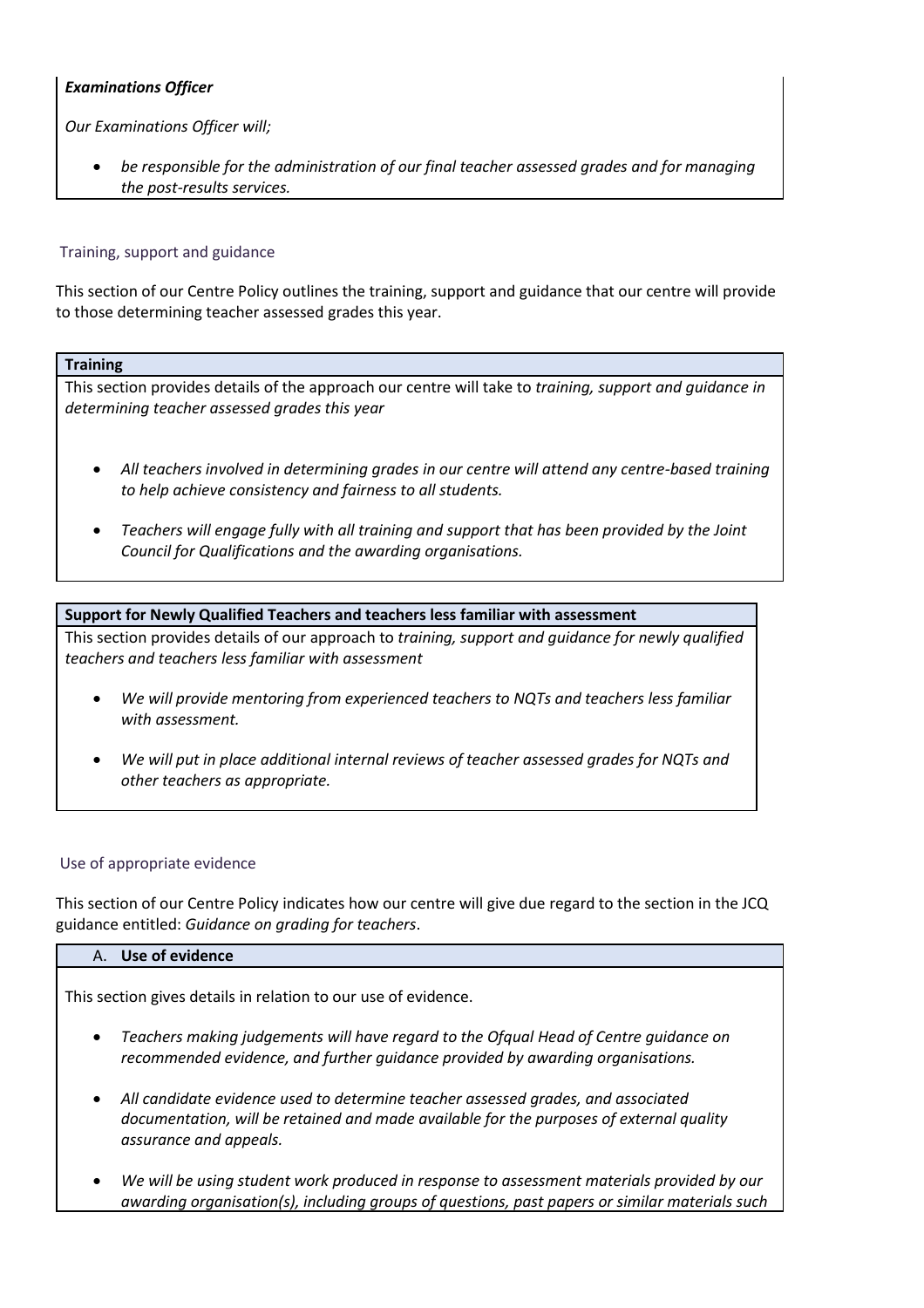*as practice or sample papers.*

- *We will use non-exam assessment work (often referred to as coursework), even if this has not been fully completed.*
- *We will use student work produced in centre-devised tasks that reflect the specification, that follow the same format as awarding organisation materials, and have been marked in a way that reflects awarding organisation mark schemes.*
- *We will use substantial class or homework (including work that took place during remote learning).*
- *We will use internal tests taken by pupils.*
- *We will use mock exams taken over the course of study.*
- *We will use records of a student's capability and performance over the course of study in performance-based subjects such as music, drama and PE.*

*We provide further detail in the following areas:*

*Additional Assessment Materials*

- *We will use additional assessment materials to give students the opportunity to show what they know, understand or can do in an area of content that has been taught but not yet assessed.*
- *We will use additional assessment materials to give students an opportunity to show improvement, for example, to validate or replace an existing piece of evidence.*
- *We will use additional assessment materials to support consistency of judgement between teachers or classes by giving everyone the same task to complete.*
- *We will combine and/or remove elements of questions where, for example, a multi-part question includes a part which focuses on an element of the specification that hasn't been taught.*

*Our centre will ensure the appropriateness of evidence and balance of evidence in arriving at grades in the following ways:*

- *We will consider the level of control under which an assessment was completed, for example, whether the evidence was produced under high control and under supervision or at home.*
- *We will ensure that we are able to authenticate the work as the student's own, especially where that work was not completed within the school or college.*
- *We will consider the limitations of assessing a student's performance when using assessments that have been completed more than once, or drafted and redrafted, where this is not a skill being assessed.*
- *We will consider the specification and assessment objective coverage of the assessment.*
- *We will consider the depth and breadth of knowledge, understanding and skills assessed,*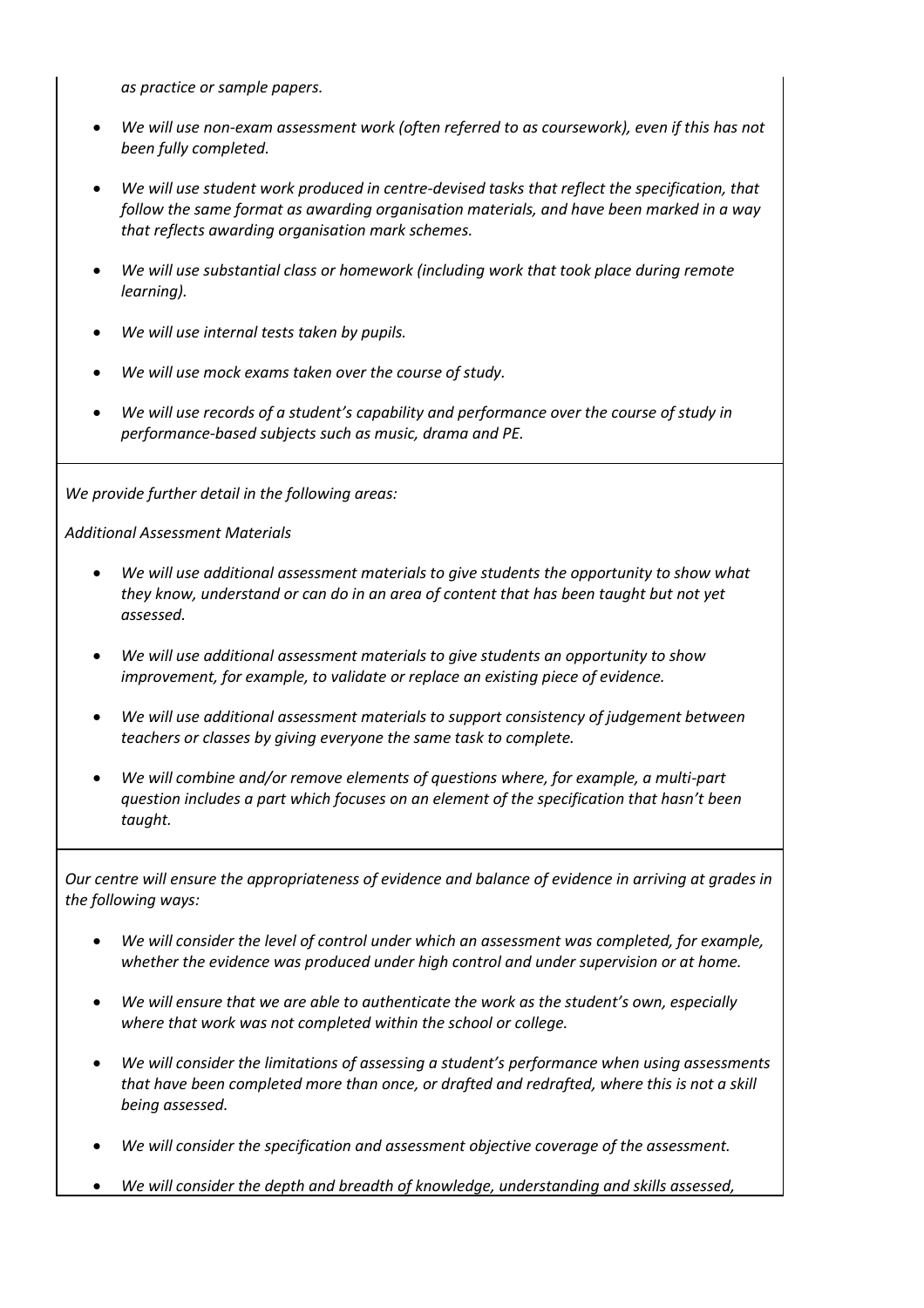*especially higher order skills within individual assessments.*

#### Determining teacher assessed grades

*This section of our Centre Policy outlines the approach our centre will take to awarding teacher assessed grades.*

#### **Awarding teacher assessed grades based on evidence**

- *Our teachers will determine grades based on evidence which is commensurate with the standard at which a student is performing, i.e. their demonstrated knowledge, understanding and skills across the content of the course they have been taught.*
- *Our teachers will record how the evidence was used to arrive at a fair and objective grade, which is free from bias.*
- *Our teachers will produce an Assessment Record for each subject and will share this with the SLT.*
- *Our teachers will, wherever possible, moderate grades with other On Track schools.*

## Internal quality assurance

This section of our Centre Policy outlines the approach our centre will take to ensure internal standardisation of teacher assessed grades, to ensure consistency, fairness and objectivity of decisions.

#### *Head of Centre Internal Quality Assurance and Declaration*

#### **Internal quality assurance**

This section gives details of our approach to internal standardisation, within and across subject departments.

- *We will ensure that all teachers involved in deriving teacher assessed grades read and understand this Centre Policy document.*
- *In subjects where there is more than one teacher and/or class in the department, we will ensure that our centre carries out an internal standardisation process.*
- *We will ensure that all teachers are provided with training and support to ensure they take a consistent approach to:*
- *Arriving at teacher assessed grades*
- *Marking of evidence*
- *Reaching a holistic grading decision*
- *Applying the use of grading support and documentation*
- *We will conduct internal standardisation across all grades.*
- *We will ensure that the Assessment Record will form the basis of internal standardisation and*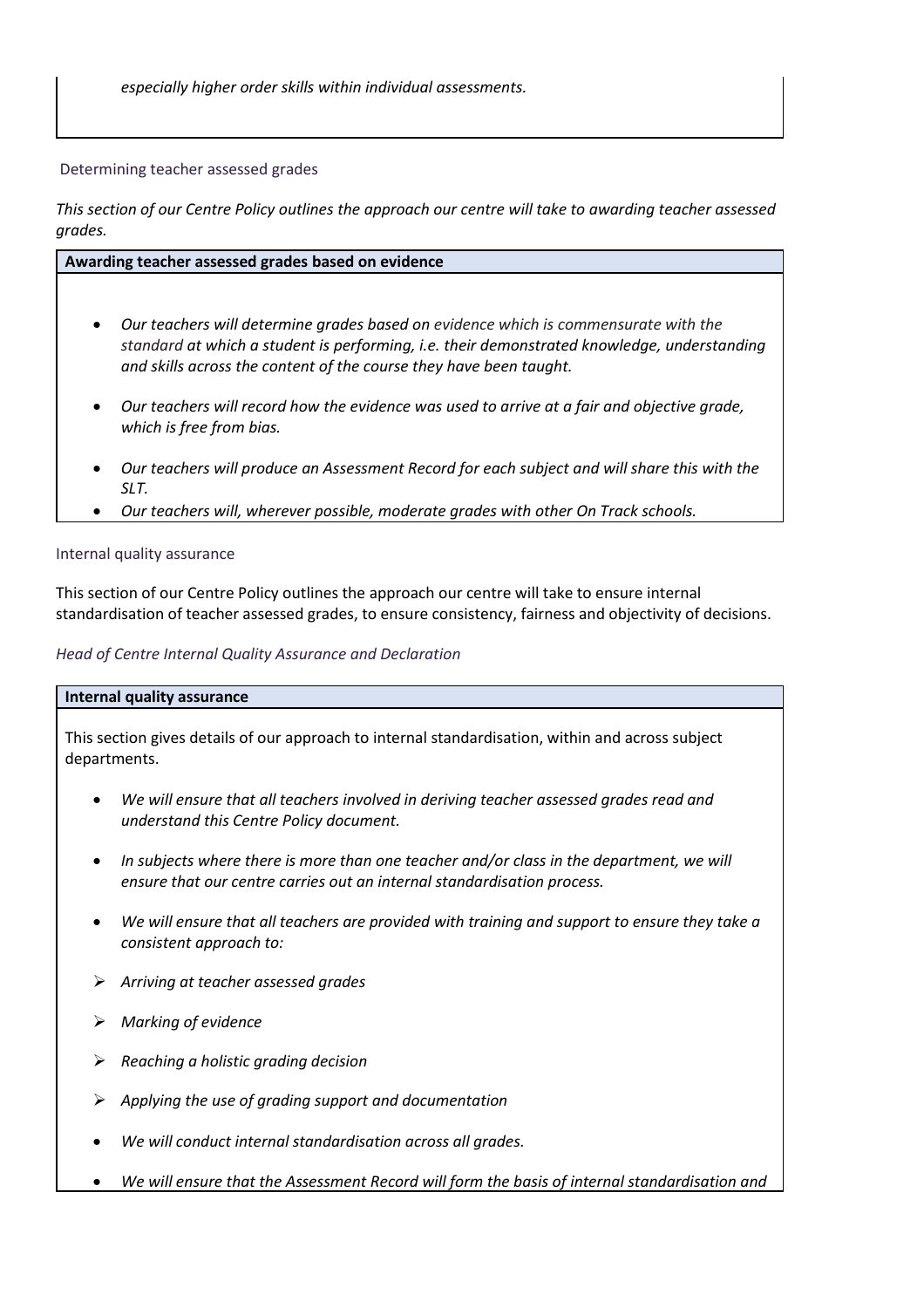*discussions across teachers to agree the awarding of teacher assessed grades.*

- *Where necessary, we will review and reflect on individual grading decisions to ensure alignment with the standards as outlined by our awarding organisation(s).*
- *Where appropriate, we will amend individual grade decisions to ensure alignment with the standards as outlined by our awarding organisation(s).*
- *Where there is only one teacher involved in marking assessments and determining grades, then the output of this activity will be reviewed by an appropriate member of staff within the centre.*
- *This will be the Head Teacher.*
- *In respect of equality legislation, we will consider the range of evidence for students of different protected characteristics that are included in our internal standardisation.*

Comparison of teacher assessed grades to results for previous cohorts

This section of our Centre Policy outlines the approach we will take to compare our teacher assessed grades in 2021 with results from previous cohorts.

## **Comparison of Teacher Assessed Grades to results for previous cohorts**

This section gives details of our internal process to ensure a comparison of teacher assessed grades at qualification level to results for previous cohorts in our centre taking the same qualification.

- *We will compile information on the grades awarded to our students in past June series in which exams took place (e.g. 2017 - 2019).*
- *We will consider the size of our cohort from year to year.*
- *We will consider the stability of our centre's overall grade outcomes from year to year.*
- *We will consider both subject and centre level variation in our outcomes during the internal quality assurance process.*
- *We will prepare a succinct narrative on the outcomes of the review against historic data which, in the event of significant divergence from the qualifications-levels profiles attained in previous examined years, which address the reasons for this divergence. This commentary will be available for subsequent review during the QA process.*

*This section gives details of the approach our centre will follow if our initial teacher assessed grades for a qualification are viewed as overly lenient or harsh compared to results in previous years.*

- *We will compile historical data giving appropriate regard to potential mixtures of A\*-G and 9- 1 grades in GCSEs. Where required, we will use the Ofqual guidance to convert legacy grades into the new 9 to 1 scale.*
- *We will include grades from international GCSEs (for example, in mathematics) because we have previously offered these.*
- *We will bring together other data sources that will help to quality assure the grades we intend to award in 2021.*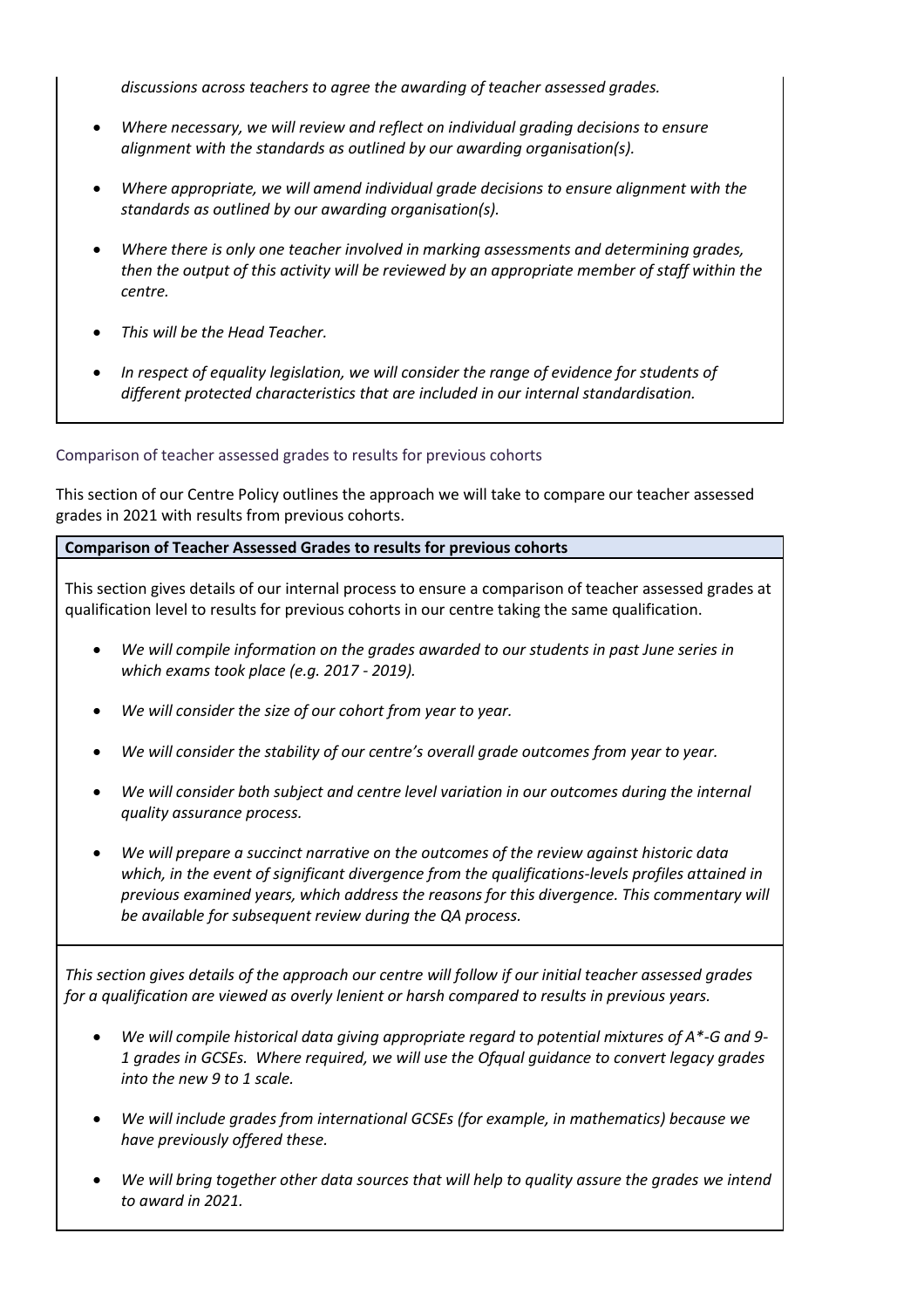*This section gives details of changes in our cohorts that need to be reflected in our comparisons.* 

*We will omit subjects that we no longer offer from the historical data.*

Access Arrangements and Special Considerations

This section of our Centre Policy outlines the approach our centre will take to provide students with appropriate access arrangements and take into account mitigating circumstances in particular instances.

# **Reasonable adjustments and mitigating circumstances (special consideration)**

This section gives details of our approach to access arrangements and mitigating circumstances (special consideration).

- *Where students have agreed access arrangements or reasonable adjustments (for example a reader or scribe) we will make every effort to ensure that these arrangements are in place when assessments are being taken.*
- *Where an assessment has taken place without an agreed reasonable adjustment or access arrangement, we will remove that assessment from the basket of evidence and alternative evidence obtained.*
- *Where illness or other personal circumstances might have affected performance in assessments used in determining a student's standard of performance, we will take account of this when making judgements.*
- *We will record, as part of the Assessment Record, how we have incorporated any necessary variations to take account of the impact of illness or personal circumstances on the performance of individual students in assessments.*
- *To ensure consistency in the application of Special Consideration, we will ensure all teachers have read and understood the document: JCQ – A guide to the special consideration process, with effect from 1 September 2021*

## Addressing disruption/differential lost learning (DLL)

# B. **Addressing Disruption/Differentiated Lost Learning (DLL)**

This section gives details of our approach to address disruption or differentiated lost teaching.

 Teacher assessed grades will be determined based on evidence of the content that has been taught and assessed for each student.

## **Objectivity**

This section of our Centre Policy outlines the arrangements in place to ensure objectivity of decisions.

## **Objectivity**

This section gives a summary of the arrangements in place within our centre in relation to objectivity.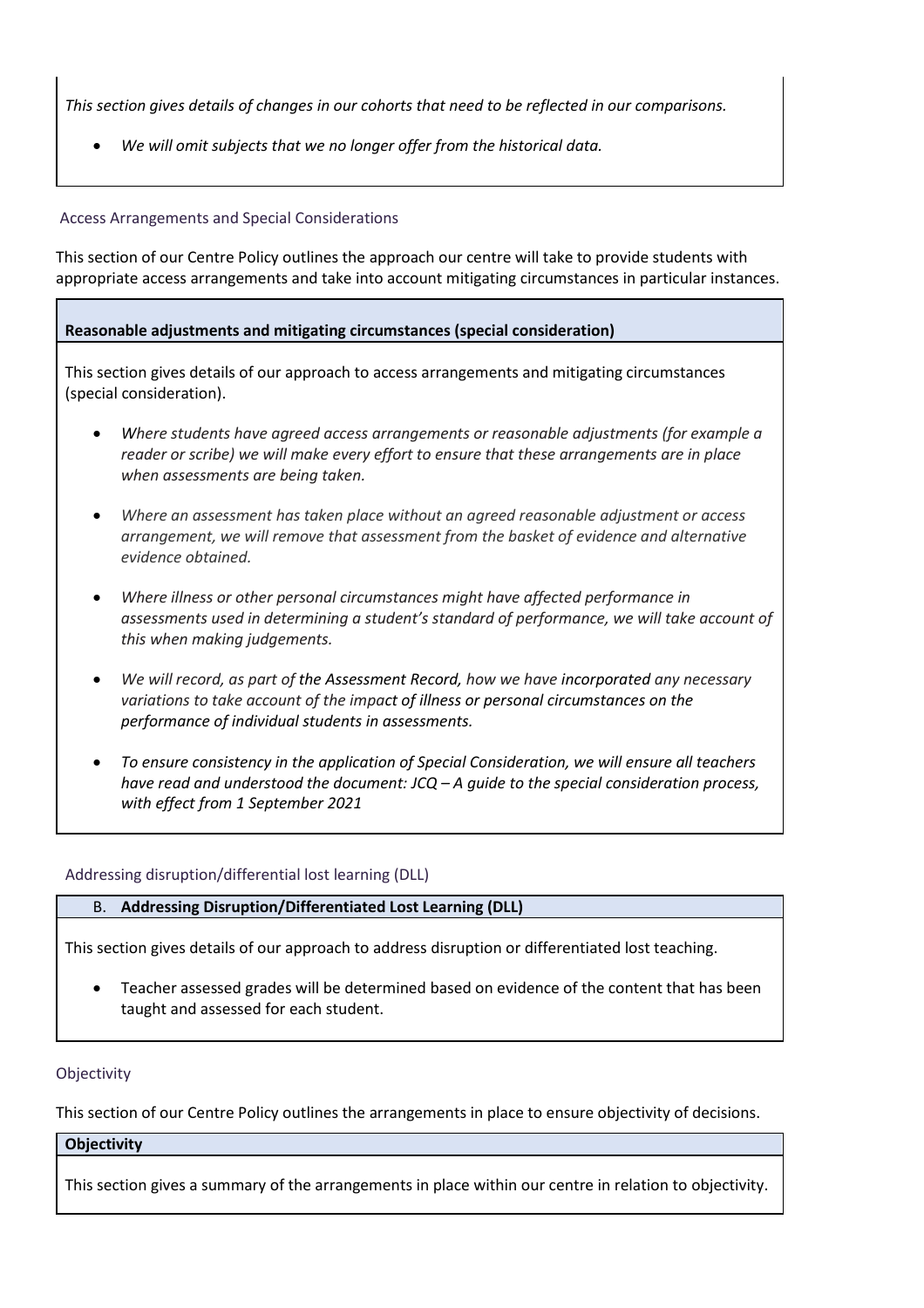*Staff will fulfil their duties and responsibilities in relation to relevant equality and disability legislation.*

*Senior Leaders will consider:*

- *sources of unfairness and bias (situations/contexts, difficulty, presentation and format, language, conditions for assessment, marker preconceptions);*
- *how to minimise bias in questions and marking and hidden forms of bias); and*
- *bias in teacher assessed grades.*

*To ensure objectivity, all staff involved in determining teacher assessed grades will be made aware that:*

- *unconscious bias can skew judgements;*
- *the evidence presented should be valued for its own merit as an indication of performance and attainment;*
- *teacher assessed grades should not be influenced by candidates' positive or challenging personal circumstances, character, behaviour, appearance, socio-economic background, or protected characteristics;*
- *unconscious bias is more likely to occur when quick opinions are formed; and*

*Our internal standardisation process will help to ensure that there are different perspectives to the quality assurance process.* 

Recording decisions and retention of evidence and data

This section of our Centre Policy outlines our arrangements to recording decisions and to retaining evidence and data.

# C. **Recording Decisions and Retention of Evidence and Data**

This section outlines our approach to recording decisions and retaining evidence and data.

- *We will ensure that teachers SLT maintain records that show how the teacher assessed grades process operated, including the rationale for decisions in relation to individual marks/grades.*
- *We will ensure that evidence is maintained across a variety of tasks to develop a holistic view of each student's demonstrated knowledge, understanding and skills in the areas of content taught.*
- *We will put in place recording requirements for the various stages of the process to ensure the accurate and secure retention of the evidence used to make decisions.*
- *We will comply with our obligations regarding data protection legislation.*
- *We will ensure that the grades accurately reflect the evidence submitted.*
- *We will ensure that evidence is retained electronically or on paper in a secure centrebased system that can be readily shared with our awarding organisation(s).*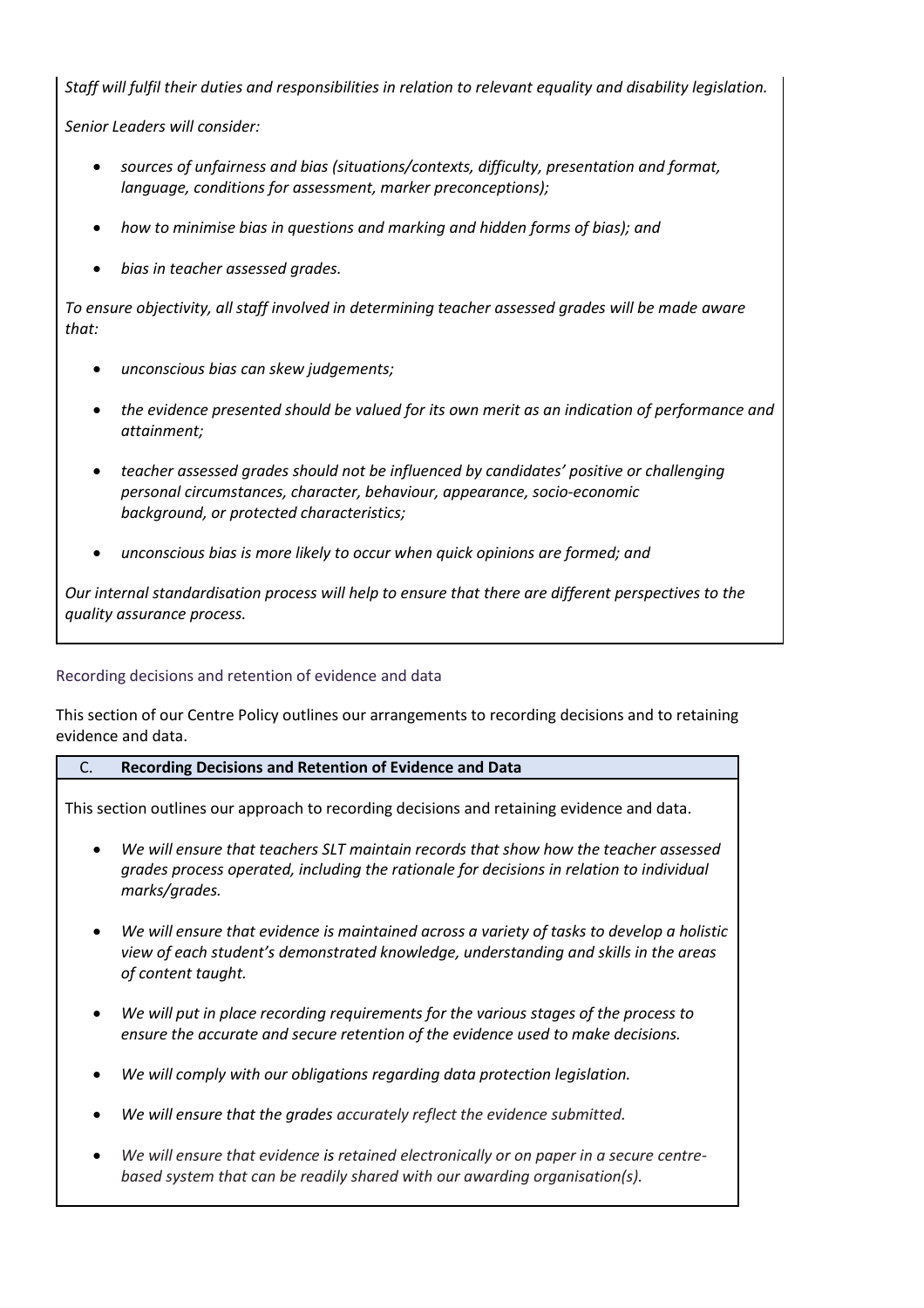#### Authenticating evidence

## D. **Authenticating evidence**

This section of our Centre Policy details the mechanisms in place to ensure that teachers are confident in the authenticity of evidence, and the process for dealing with cases where evidence is not thought to be authentic.

- *Robust mechanisms, which will including sampling across all subjects and quality assurance audits by SLT, will be in place to ensure that teachers are confident that work used as evidence is the students' own and that no inappropriate levels of support have been given to students to complete it, either within the centre or with external tutors.*
- *It is understood that awarding organisations will investigate instances where it appears evidence is not authentic. We will follow all guidance provided by awarding organisations to support these determinations of authenticity.*

Confidentiality, malpractice and conflicts of interest

## *Confidentiality*

*This section of our Centre Policy outlines the measures in place to ensure the confidentiality of the grades our centre determines, and to make students aware of the range of evidence on which those grades will be based.*

#### A. **Confidentiality**

*This section details the measures in place in our centre to maintain the confidentiality of grades, while sharing information regarding the range of evidence on which the grades will be based.* 

- *All staff involved have been made aware of the need to maintain the confidentiality of teacher assessed grades.*
- *All teaching staff have been briefed on the requirement to share details of the range of evidence on which students' grades will be based, while ensuring that details of the final grades remain confidential.*
- *Relevant details from this Policy, including requirements around sharing details of evidence and the confidentiality requirements, have been shared with parents/guardians.*

## *Malpractice*

This section of our Centre Policy outlines the measures in place to prevent malpractice and other breaches of exam regulations, and to deal with such cases if they occur.

#### B. **Malpractice**

*This section details the measures in place in our centre to prevent malpractice and, where that proves impossible, to handle cases in accordance with awarding organisation requirements.*

*Our general centre policies regarding malpractice, maladministration and conflicts of interest have been reviewed to ensure they address the specific challenges of delivery in Summer 2021.*

*All staff involved have been made aware of these policies, and have received training in*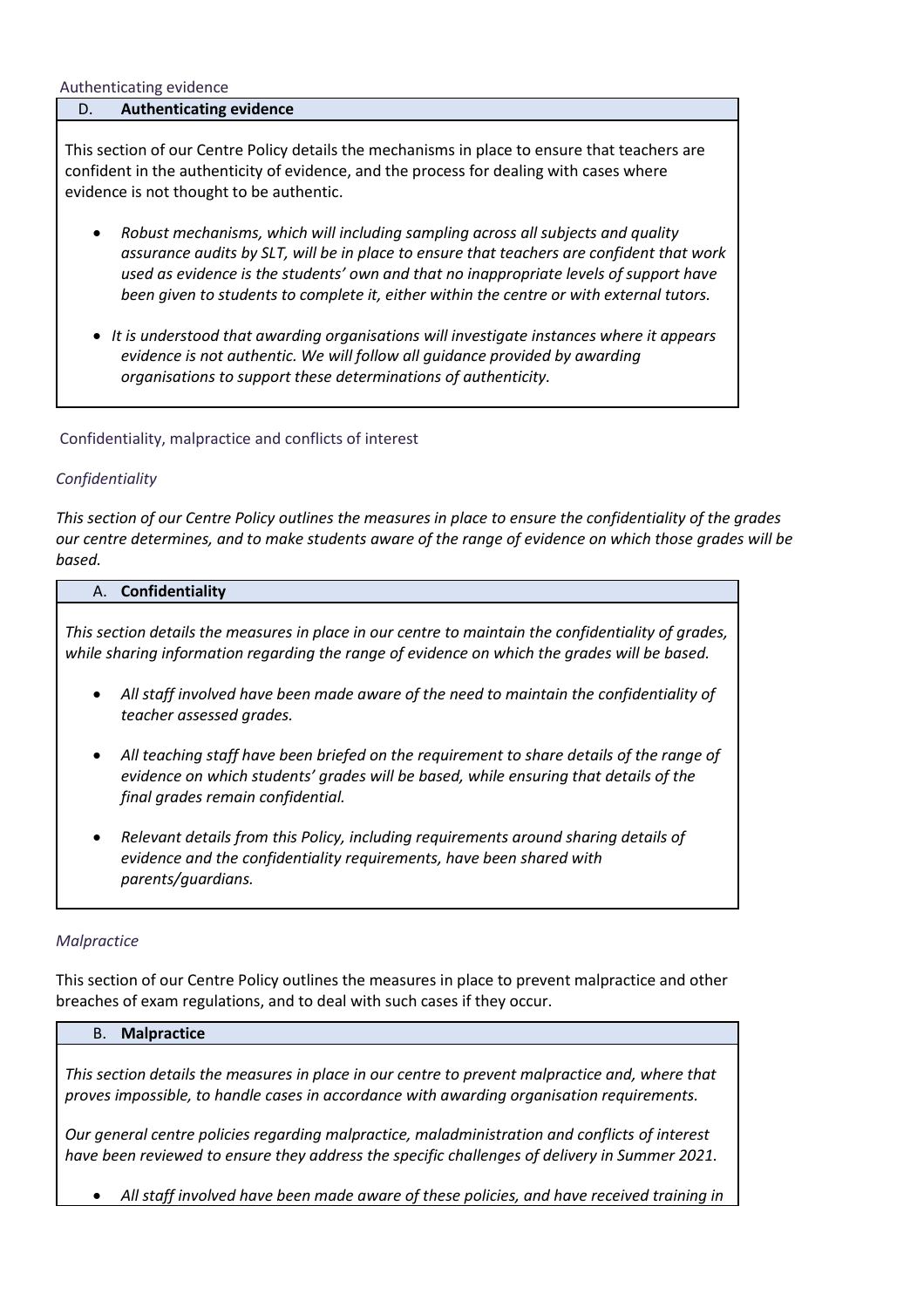#### *them as necessary.*

- *All staff involved have been made aware of the specific types of malpractice which may affect the Summer 2021 series including:*
	- *breaches of internal security;*
	- *deception;*
	- *improper assistance to students;*
	- *failure to appropriately authenticate a student's work;*
	- *over direction of students in preparation for common assessments;*
	- *allegations that centres submit grades not supported by evidence that they know to be inaccurate;*
	- *centres enter students who were not originally intending to certificate a grade in the Summer 2021 series;*
	- *failure to engage as requested with awarding organisations during the External Quality Assurance and appeal stages; and*
	- *failure to keep appropriate records of decisions made and teacher assessed grades.*
- *The consequences of malpractice or maladministration as published in the JCQ guidance[:JCQ SuspectedM](https://www.jcq.org.uk/exams-office/malpractice/jcq-suspected-malpractice-policies-and-procedures-2019-2020)alpractice: Policies and Proceduresand including the risk of a delay to students receiving their grades, up to, and including, removal of centre status have been outlined to all relevant staff.*

## *Conflicts of Interest*

This section of our Centre Policy outlines the measures in place to address potential conflicts of interest.

## C. **Conflicts of Interest**

*This section details our approach to addressing conflicts of interest, and how we will respond to such allegations.* 

- *To protect the integrity of assessments, all staff involved in the determination of grades must declare any conflict of interest such as relationships with students to our Head of Centre for further consideration.*
- *Our Head of Centre will take appropriate action to manage any conflicts of interest arising with centre staff in accordance with the current JCQ documents We will also carefully consider the need if to separate duties and personnel to ensure fairness in later process reviews and appeals.*

## Private candidates

This section of our Centre Policy outlines our approach to working with Private Candidates to arrive at appropriate grades.

#### A. **Private Candidates**

*This section details our approach to providing and quality assuring grades to Private Candidates.* 

*Our arrangements for assessing Private Candidates to arrive at appropriate grades are*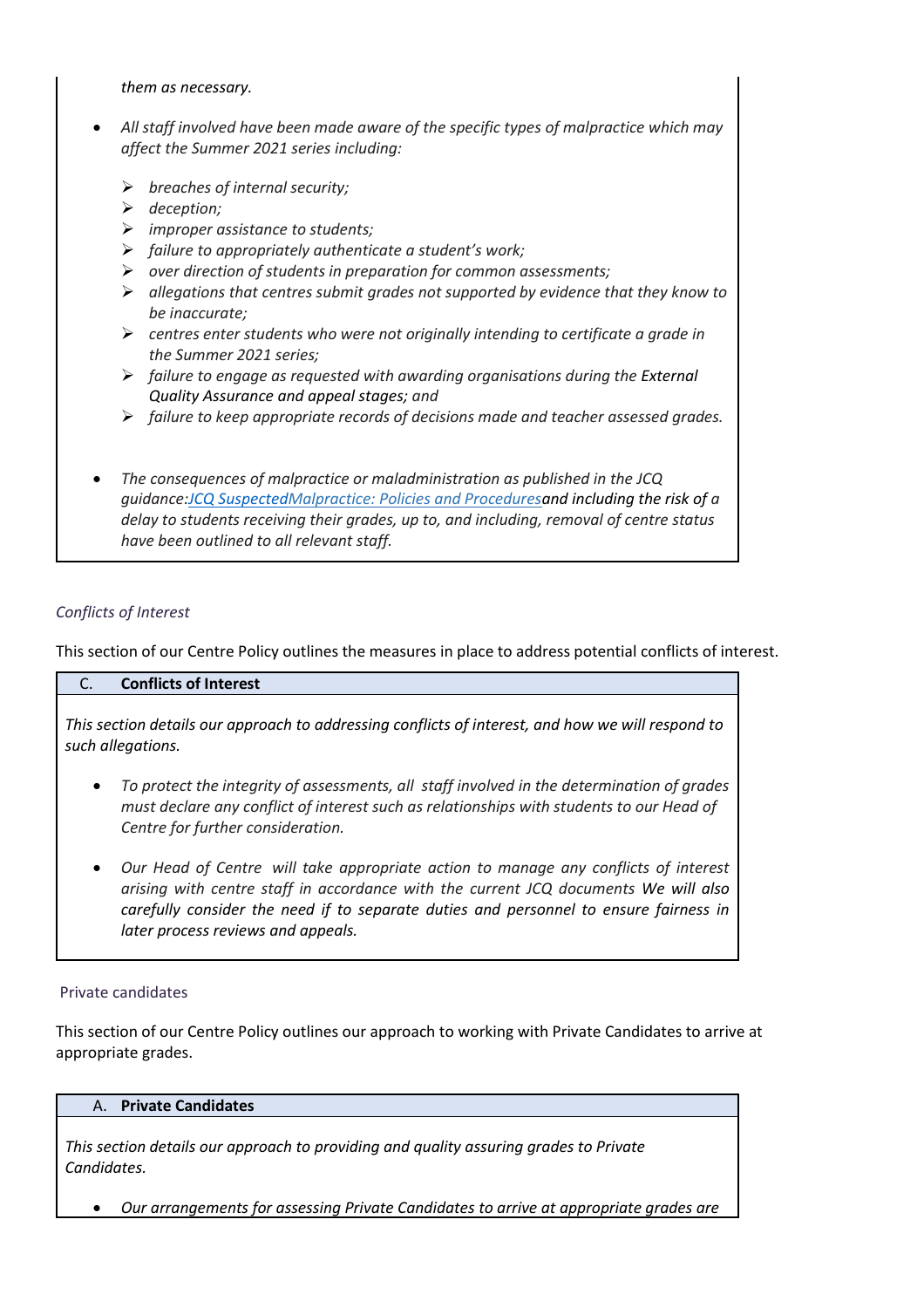*identical to the approaches utilised for internal candidates.*

- *Where it has been necessary to utilise different approaches, the JCQ Guidance on Private Candidates has been followed and any divergences from our approach for internal candidates have been recorded on the appropriate class/student documentation.*
- *In undertaking the review of cohort grades in conjunction with our centre results profiles from previous examined years, the grades determined by our centre for Private Candidates have been excluded from our analysis.*

External Quality Assurance

This section of our Centre Policy outlines the arrangements in place to comply with awarding organisation arrangements for External Quality Assurance of teacher assessed grades in a timely and effective way.

## A. **External Quality Assurance**

*This section outlines the arrangements we have in place to ensure the relevant documentation and assessment evidence can be provided in a timely manner for the purposes of External Quality Assurance sampling, and that staff can be made available to respond to enquiries.* 

- *All staff involved have been made aware of the awarding organisation requirements for External Quality Assurance as set out in the JCQ Guidance.*
- *All necessary records of decision-making in relation to determining grades have been properly kept and can be made available for review as required.*
- *All student evidence on which decisions regarding the determination of grades has been retained and can be made available for review as required.*
- *Instances where student evidence used to decide teacher assessed grades is not available, for example where the material has previously been returned to students and cannot now be retrieved, will be clearly recorded on the appropriate documentation.*
- *All staff involved have been briefed on the possibility of interaction with awarding organisations during the different stages of the External Quality Assurance process and can respond promptly and fully to enquiries, including attendance at Virtual Visits should this prove necessary.*
- *Arrangements are in place to respond fully and promptly to any additional requirements/reviews that may be identified as a result of the External Quality Assurance process.*
- *Staff have been made aware that a failure to respond fully and effectively to such additional requirements may result in further action by the awarding organisations, including the withholding of results.*

## Results

This section of our Centre Policy outlines our approach to the receipt and issue of results to students and the provision of necessary advice and guidance.

#### A. **Results**

*This section details our approach to the issue of results to students and the provision of advice*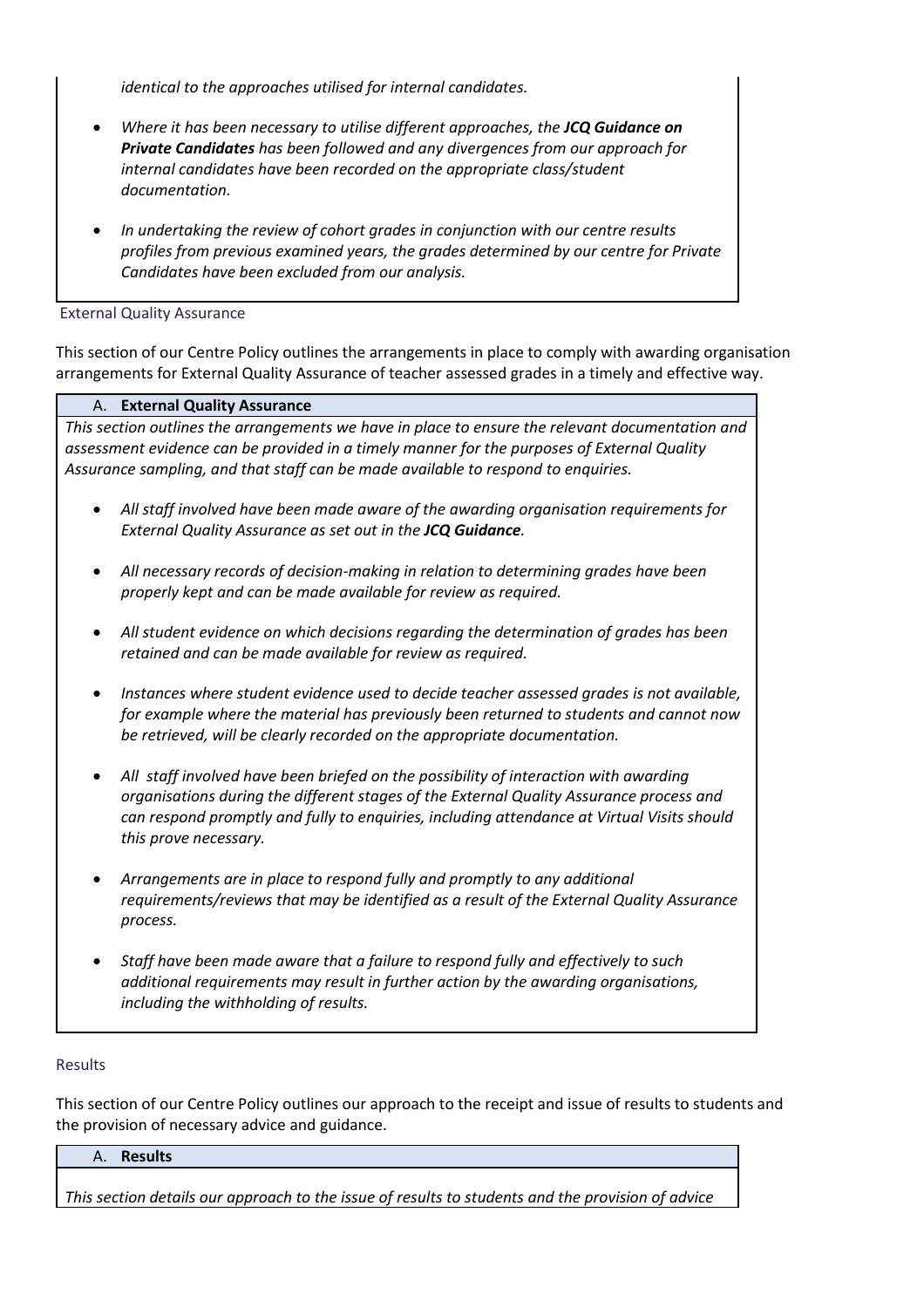# *and guidance.*

- *All staff involved have been made aware of the specific arrangements for the issue of results in Summer 2021, including the issuing of A/AS and GCSE results in the same week.*
- *Arrangements will be made to ensure the necessary staffing, including exams office and support staff, to enable the efficient receipt and release of results to our students.*
- *Arrangements will be in place for the provision of all necessary advice, guidance and support, including pastoral support, to students on receipt of their results.*
- *Such guidance will include advice on the appeals process in place in 2021 (see below).*
- *Appropriate staff will be available to respond promptly to any requests for information from awarding organisations, for example regarding missing or incomplete results, to enable such issues to be swiftly resolved.*
- *Parents/guardians have been made aware of arrangements for results days.*

## Appeals

This section of our Centre Policy outlines our approach to Appeals, to ensure that they are handled swiftly and effectively, and in line with JCQ requirements.

#### A. **Appeals**

*This section details our approach to managing appeals, including Centre Reviews, and subsequent appeals to awarding organisations.* 

- *All staff involved have been made aware of the arrangements for, and the requirements of, appeals, as set out in the JCQ Guidance.*
- *Internal arrangements will be in place for the swift and effective handling of Centre Reviews in compliance with the requirements.*
- *All necessary staff have been briefed on the process for, and timing of, such reviews, and will be available to ensure their prompt and efficient handling.*
- *Leaners have been appropriately guided as to the necessary stages of appeal.*
- *Arrangements will be in place for the timely submission of appeals to awarding organisations, including any priority appeals, for example those on which university places depend.*
- *Arrangements will be in place to obtain the written consent of students to the initiation of appeals, and to record their awareness that grades may go down as well as up on appeal.*
- *Appropriate information on the appeals process will be provided to parents/carers*.